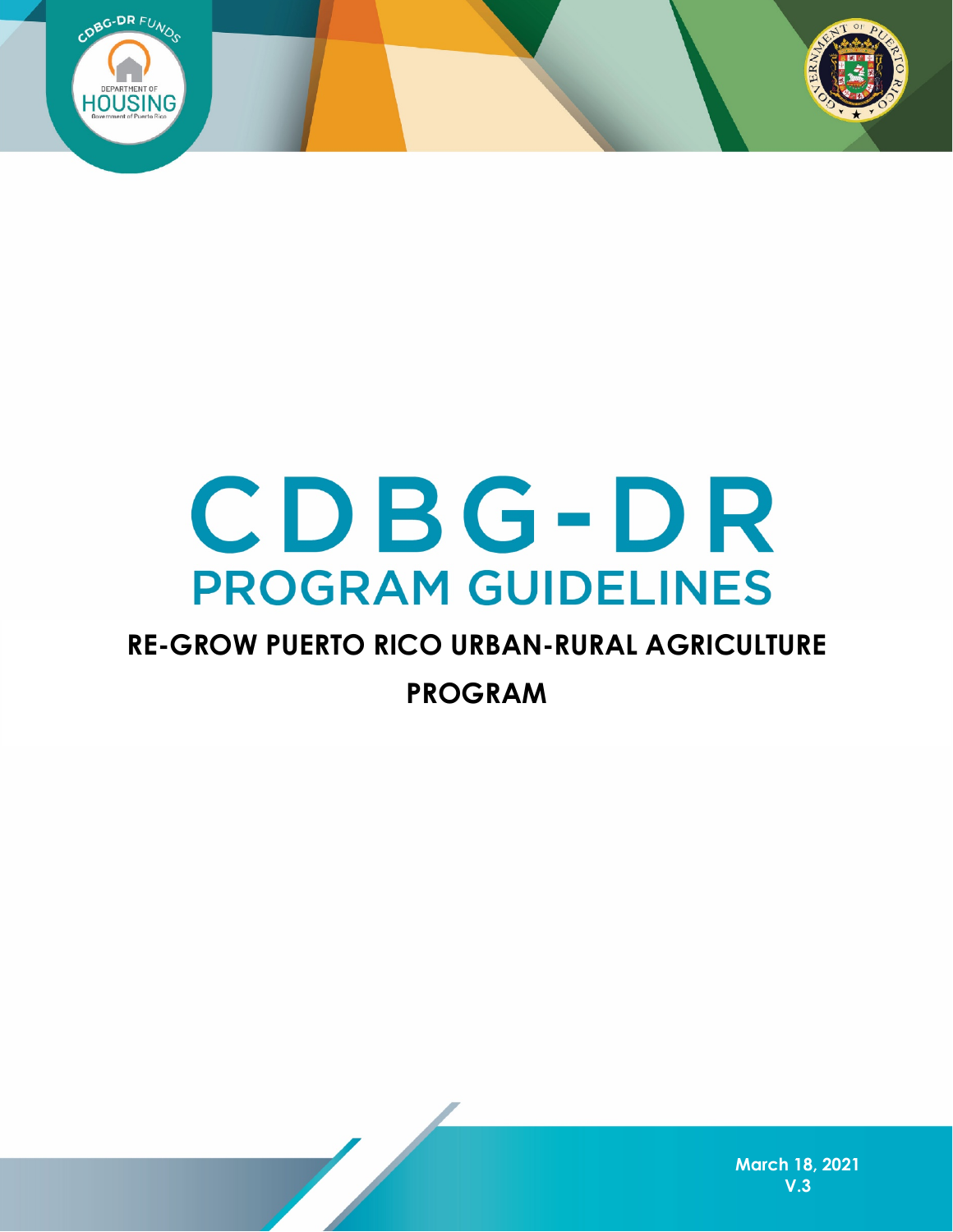CDBG-DR Program Guidelines Re-Grow PR Urban Rural Agriculture Program March 18, 2021 (V.3) Page 2 / 33

**This page was intentionally left blank.**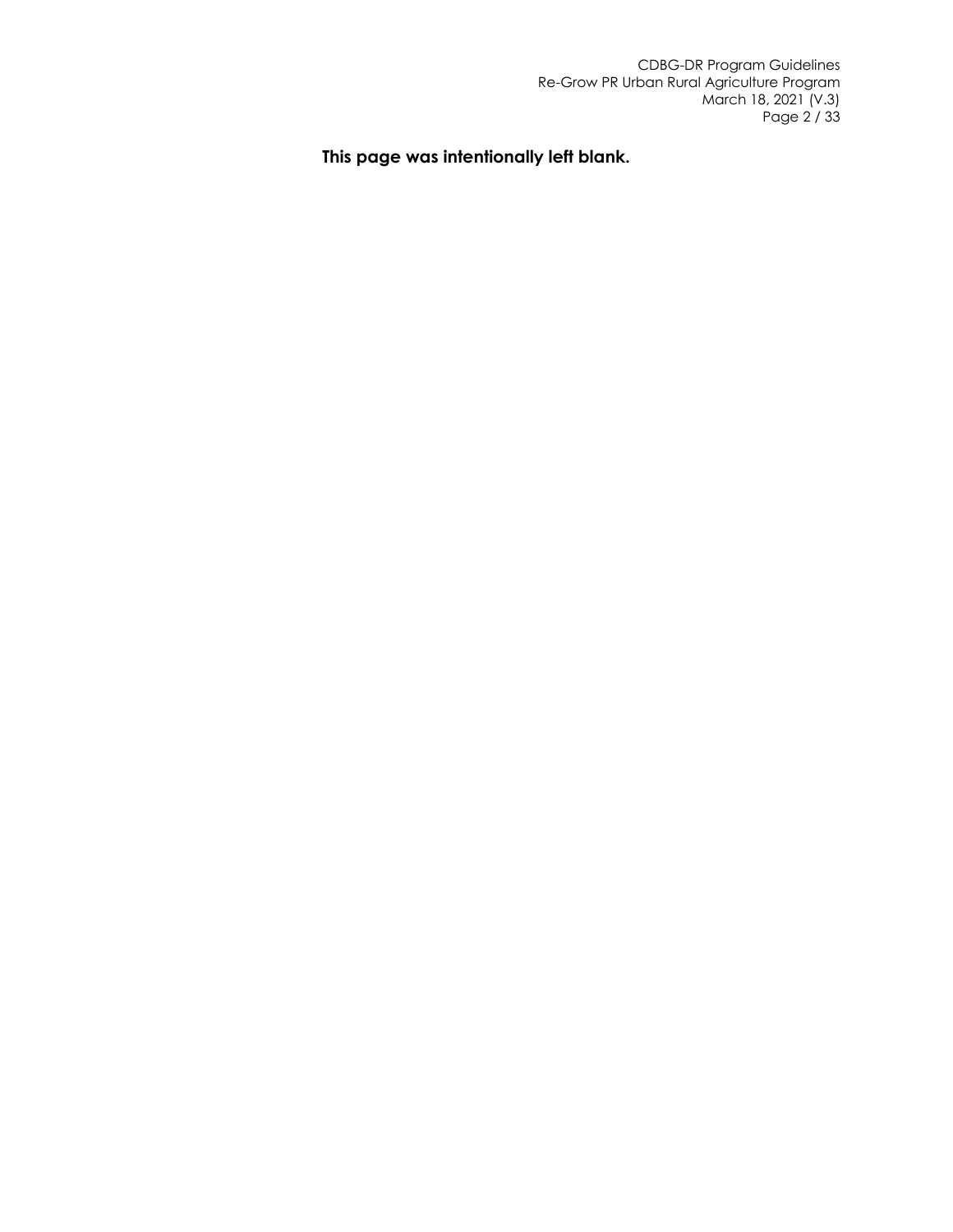CDBG-DR Program Guidelines Re-Grow PR Urban Rural Agriculture Program March 18, 2021 (V.3) Page 3 / 33

#### PUERTO RICO DEPARTMENT OF HOUSING CDBG-DR PROGRAM GUIDELINES **RE-GROW PR URBAN RURAL AGRICULTURE PROGRAM**

VERSION CONTROL

| <b>VERSION</b><br><b>NUMBER</b> | <b>DATE REVISED</b>     | <b>DESCRIPTION OF REVISIONS</b>                                                                                                                                                                                                               |  |
|---------------------------------|-------------------------|-----------------------------------------------------------------------------------------------------------------------------------------------------------------------------------------------------------------------------------------------|--|
|                                 | August 14, 2020         | <b>Original Version.</b>                                                                                                                                                                                                                      |  |
| $\mathbf 2$                     | <b>February 2, 2021</b> | Edited Eligible Entities section to include agricultural<br>businesses as a priority group. Added a Closeout<br>section. Added USDA links about non-food crops and<br><b>Program Based Reconsideration/Administrative Review</b><br>language. |  |
| 3                               | <b>March 18, 2021</b>   | Edits were made throughout the document. For<br>convenience and ease of reference, all edits are<br>marked in gray.                                                                                                                           |  |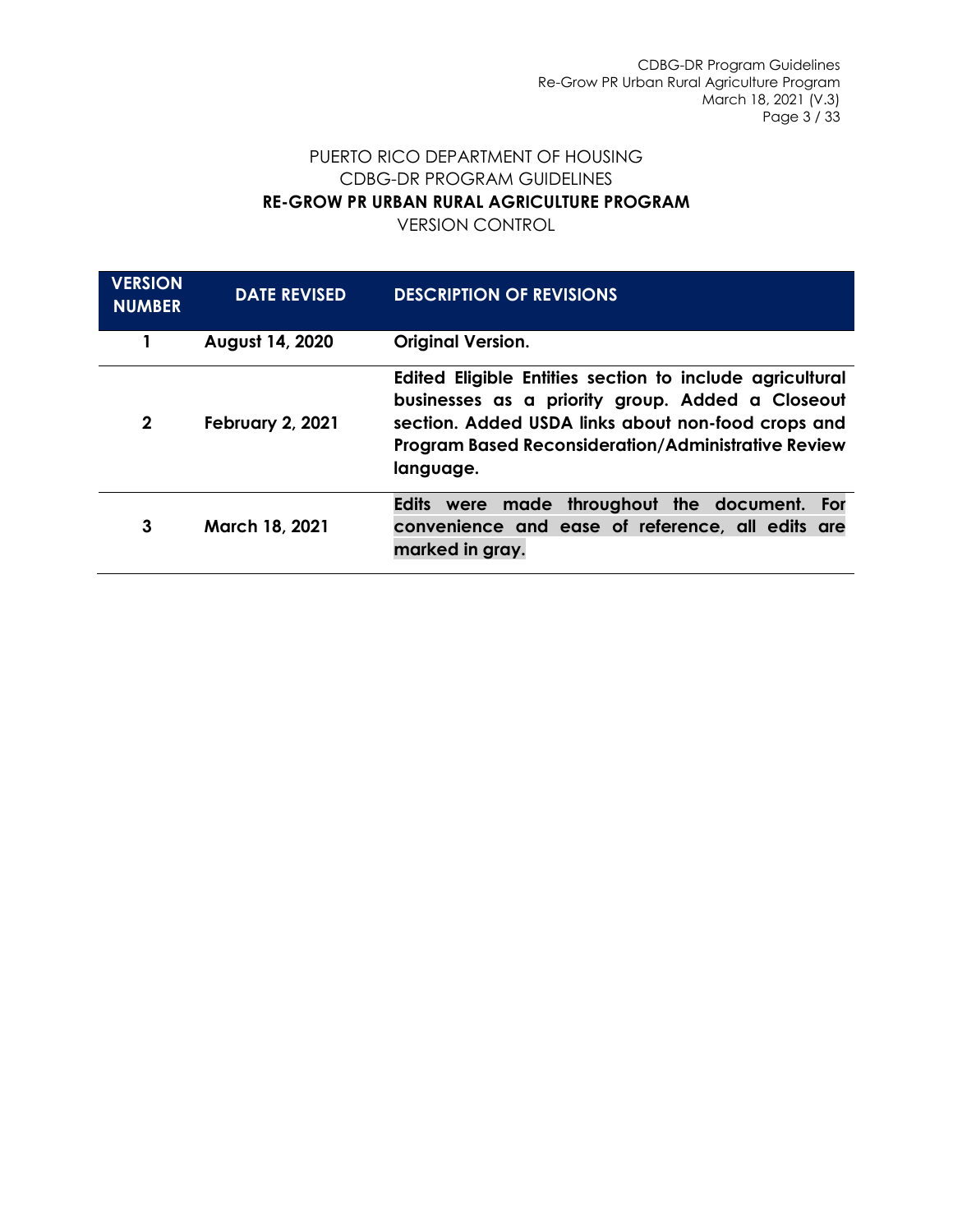# **Table of Contents**

| 1                       |       |  |
|-------------------------|-------|--|
|                         | 1.1   |  |
|                         | 1.2   |  |
| $\overline{\mathbf{2}}$ |       |  |
| $\mathbf{3}$            |       |  |
|                         | 3.1   |  |
|                         | 3.2   |  |
| 4                       |       |  |
|                         | 4.1   |  |
|                         | 4.2   |  |
|                         | 4.3   |  |
|                         | 4.3.1 |  |
|                         | 4.3.2 |  |
|                         | 4.4   |  |
|                         | 4.4.1 |  |
| 5                       |       |  |
|                         | 5.1   |  |
|                         | 5.2   |  |
| $\boldsymbol{6}$        |       |  |
|                         | 6.1   |  |
|                         | 6.1.1 |  |
|                         | 6.1.2 |  |
|                         | 6.1.3 |  |
|                         | 6.1.4 |  |
|                         | 6.1.5 |  |
|                         | 6.2   |  |
| 7                       |       |  |
| 8                       |       |  |
|                         | 8.1   |  |
| 9                       |       |  |
| 10                      |       |  |
|                         | 10.1  |  |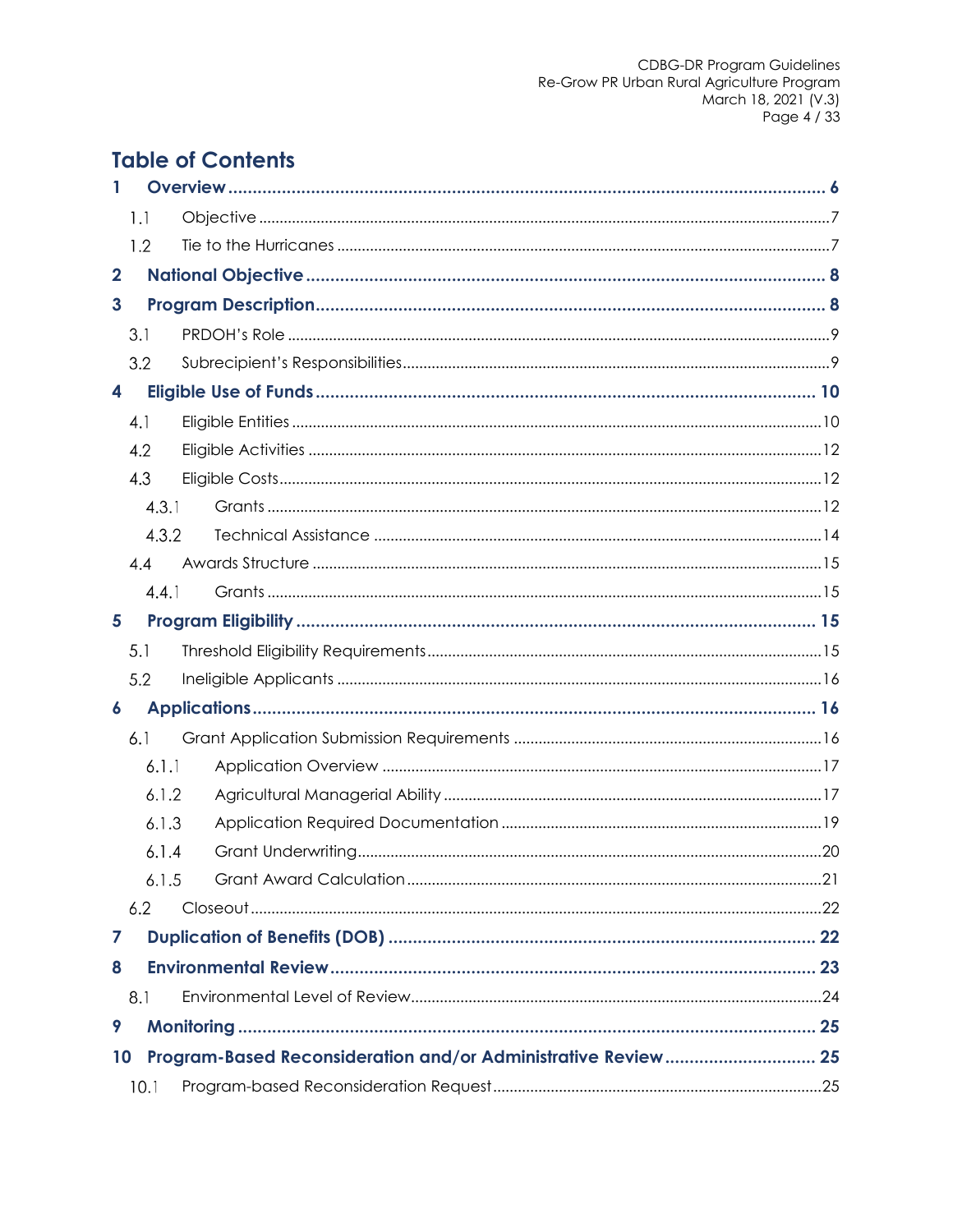| 10.2 <sub>1</sub> |  |  |  |
|-------------------|--|--|--|
| 11                |  |  |  |
| 11.1              |  |  |  |
| 11.2              |  |  |  |
| 11.3              |  |  |  |
| 11.4              |  |  |  |
| 11.5              |  |  |  |
| 11.6              |  |  |  |
| 11.7              |  |  |  |
| 11.8              |  |  |  |
| 11.9              |  |  |  |
| 11.10             |  |  |  |
| 11.11             |  |  |  |
|                   |  |  |  |
| $12 \,$           |  |  |  |
| 13                |  |  |  |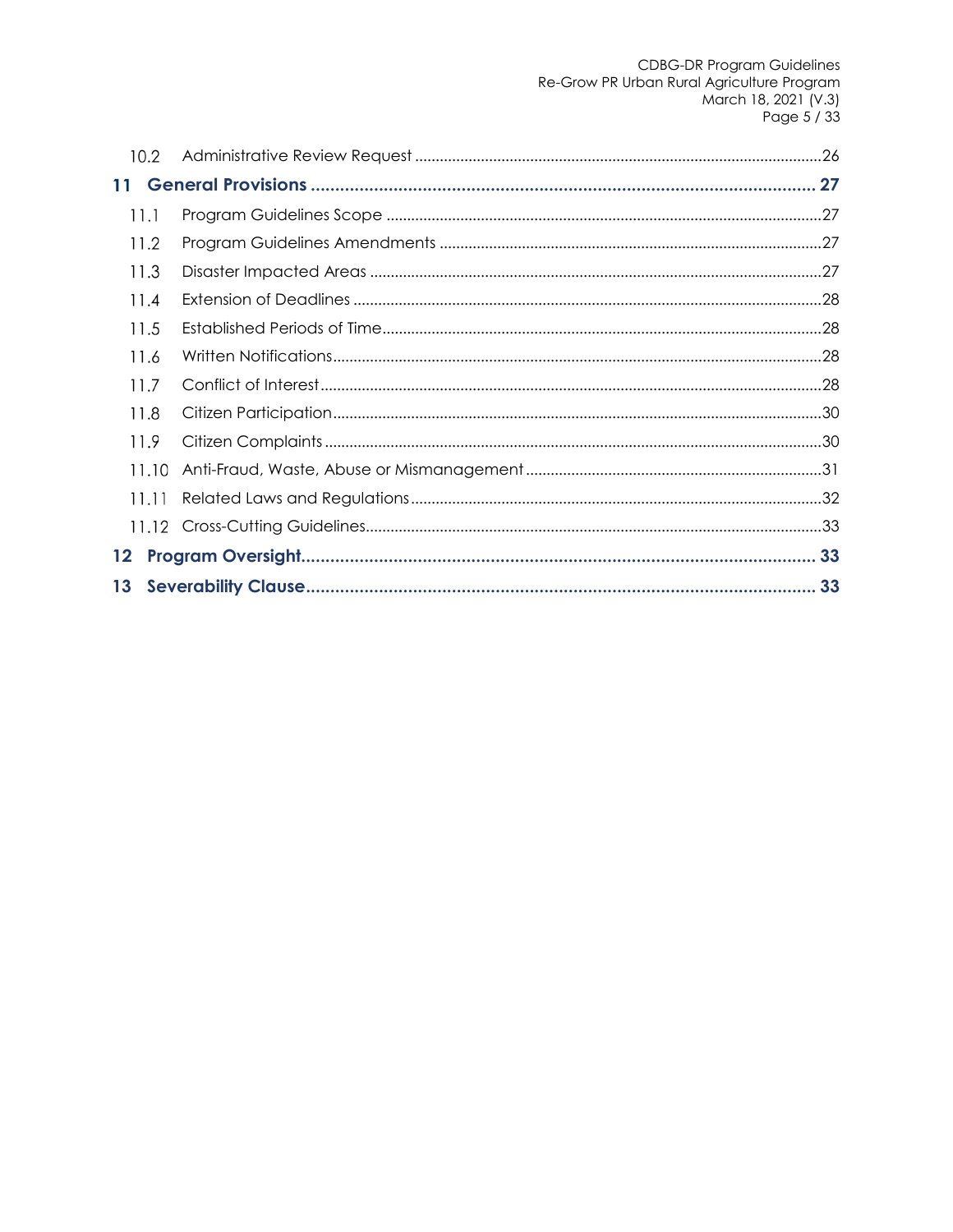# <span id="page-5-0"></span>**1 Overview**

In September of 2017 Hurricanes Irma and María (the **Hurricanes**) produced sustained winds and intense rainfall that decimated agricultural production across the island of Puerto Rico. These Hurricanes caused the loss of eighty percent (80%) of crop value island wide, exacerbating challenges to food security and agricultural business development. The Puerto Rico Department of Agriculture (**PRDA**) estimated seven hundred and eighty million dollars (\$780 million) worth of damages from the Hurricanes, to the agricultural sector of the economy.<sup>[1](#page-5-1)</sup>

Agricultural activity in Puerto Rico has experienced a declining trend for much of the last **fifty (50) years**. Global markets have reduced commodity prices and the draw of higher wages offered by incentivized industrialization in urban areas has steadily pulled people out of agrarian professions.[2](#page-5-2) Studies show a lack of younger people pursuing careers in agriculture and according to the most recent agricultural census, the average age of Puerto Rican farmers is fifty-nine (59). Furthermore, nearly three quarters (3/4) of agricultural producers island wide fall into the category of businesses with annual sales of ten thousand dollars (\$10,000) or less.[3](#page-5-3) These pressures have resulted in a food system characterized by heavy dependence on imports.

Before the Hurricanes over eighty percent (80%) of all agricultural products consumed on the Island were imported; after the hurricanes, those estimates have increased to over ninety percent (90%).[4](#page-5-4) The underdeveloped agricultural sector combined with heavy reliance on imported food has made the Island vulnerable when facing extreme climatic events like Hurricanes Irma and María. Food and water shortages in the aftermath of the Hurricanes highlighted major inequalities and inadequacies within the food system. Many agricultural producers operate in informal economies and on slim margins. Complexities exist with land titles, access and understanding of certification processes, and distribution networks keeping many farmers cut off from past and current agricultural programmatic benefits.[5](#page-5-5) While rural farmers have informal access to land, urban producers struggle to find economically viable options for land use.[6](#page-5-6) Building capacity throughout the

 $\overline{a}$ 

<sup>1</sup> Puerto Rico Department of Agriculture. (PRDA).

<span id="page-5-2"></span><span id="page-5-1"></span><sup>2</sup> Riley, Eamon J.P., Yovanoff, David J., Reyes-Colon, Jonathan J. "Yo Soy Boricua": Tapping into the Strength of the Puerto Rican Community to Reclaim Control Over its Political, Social, and Economic Future. (2019).

<span id="page-5-3"></span><sup>&</sup>lt;sup>3</sup> Gladys Gonzalez and Alexandra Gregory. Economic Development Plan for the Agricultural Sector. (University of Puerto Rico. Puerto Rico Planning Board 2016).

<span id="page-5-4"></span><sup>4</sup> Ileana Diaz and Carol Hunsberger, Can agroecological coffee be part of a food sovereignty strategy in Puerto Rico? (Geoforum 97. 84-94. 2018).

<span id="page-5-5"></span><sup>5</sup> Rapid Assessment: Impact of Hurricane Maria on Forest Cover, Farmers, and Stakeholders. (World Central Kitchen and J/P HRO in partnership with Centro para la Conservación del Paisaje 2019).

<span id="page-5-6"></span><sup>6</sup> Ortiz-Rivera, M. C., Crespo-Acevedo, W., Avilés-Vázquez, K., Guzmán-Colón, B., Pagán-Roig, I., Gierbolini-Avilés, G. Morales-Rodríguez, D. Guideline for the development of urban orchards in Puerto Rico. (Center for Sustainable Development Studies, Universidad Metropolitana, Ana G. Méndez University System 2018).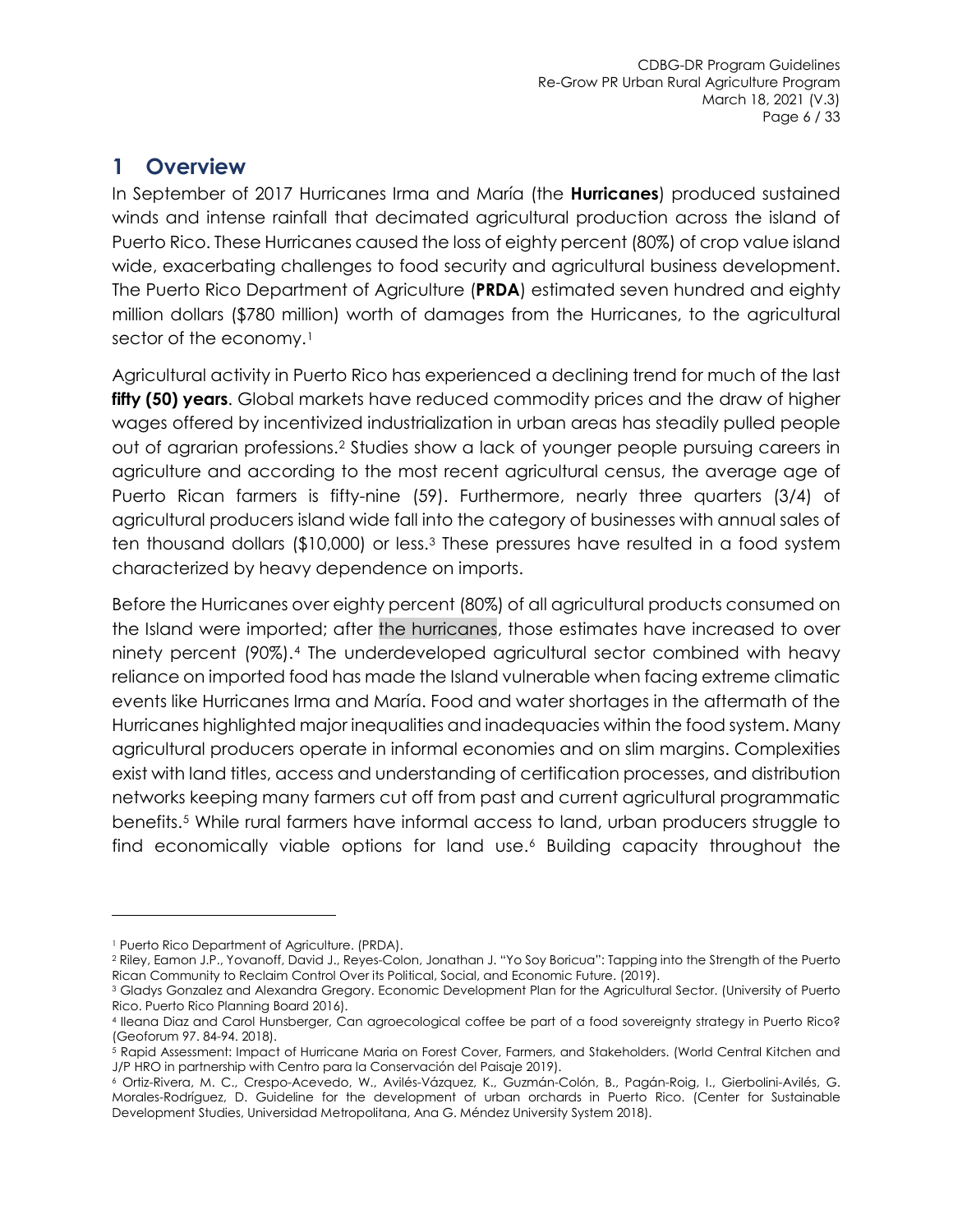agricultural sector as a response to the Hurricanes will reduce vulnerability to future events and simultaneously revitalize an important sector of Puerto Rico's economy.

## <span id="page-6-0"></span>1.1 Objective

The Re-Grow Puerto Rico Urban and Rural Agriculture Program (**Re-Grow Program** or the **Program**) aims to build agricultural capacity and meet the needs created by the Hurricanes through a substantial investment of Community Development Block Grant – Disaster Recovery (**CDBG-DR**) funds in a wide variety of viable and sustainable agricultural activities. Citizens served by the Program will be diverse; spanning from urban to rural areas and across all ages. The Program will focus on small and medium agricultural businesses and non-governmental organizations engaged in sustainable agricultural activities that contribute to the strengthening of the agricultural economy since the Hurricanes. Challenges with urbanization, population migration and land use change will be addressed through urban agriculture and technology deployment. Battered agricultural infrastructure will be improved to withstand future climatic uncertainties. The Program will expose individuals to agricultural opportunities while simultaneously helping established producers create employment opportunities across the sector.

Re-Grow is focused on:

- 1. Promoting and increasing food security island wide; and
- 2. Enhancing and expanding agricultural production related to economic revitalization and sustainable development activities.

#### <span id="page-6-1"></span>**Tie to the Hurricanes**

The United States Department of Housing and Urban Development (**HUD**) requires that CDBG-DR programs have a tie to the Hurricanes. With every municipal government in Puerto Rico being determined by the HUD Federal Register Vol. 83, No. 28 (February 9, 2018), 83 FR 5844, to be "most impacted and distressed", funding is available to all communities across Puerto Rico. In accordance with 83 FR 5844, 5851 "all CDBG-DR funded activities must clearly address an impact of the disaster for which funding was allocated". Since the Hurricanes affected the whole Island, there is an imperative to bolster and rebuild its agricultural economic sector. Agricultural capacity and strong food systems are fundamental to resiliency of economies and, as Puerto Rico's entire agriculture sector was devastated by the Hurricanes, this Program is designed to revitalize this industry. The focus on small and medium agricultural businesses further contributes to stabilizing agricultural professions and organizations associated with the hardest hit LMI populations on the Island. The Re-Grow Program is an integral part of the long-term expansion of jobs in the sector, food security and contributing to overall economic recovery of disaster impacted populations.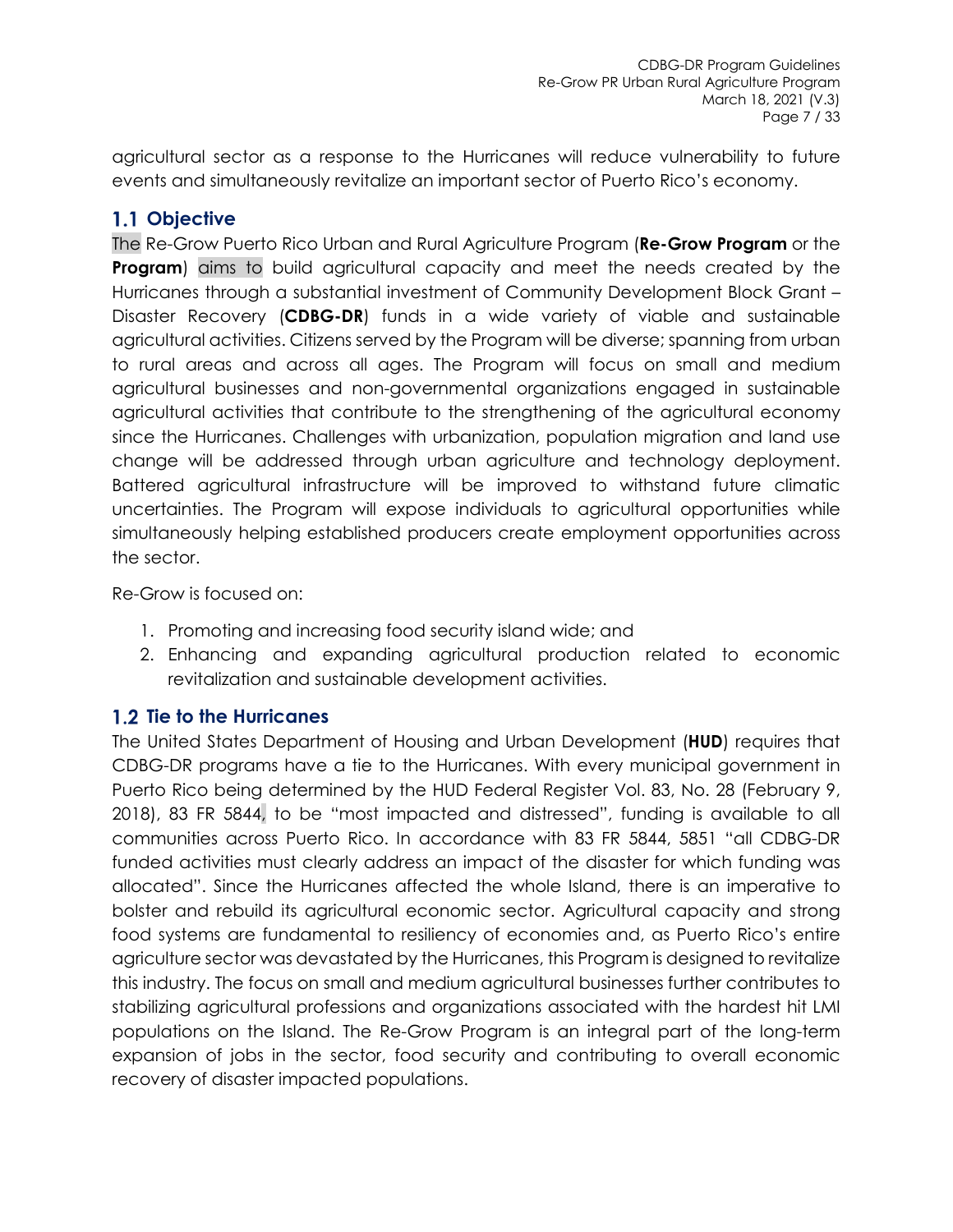# <span id="page-7-0"></span>**2 National Objective**

All activities of CDBG-DR programs must meet one (1) of the three (3) National Objectives defined in the authorizing statute of the CDBG Program at 104(b)(3) of the Housing and Community Development Act of 1974 (**HCDA**), as amended, 42 U.S.C. § 5304. The Puerto Rico Department of Housing (**PRDOH**) anticipates that each Program's eligible activities will meet one of the below listed national objectives. PRDOH will work with entities who are funded through this Program to determine the national objective for each project according to 24 C.F.R. § 570.483 and listed here below:

- Benefit to low- and moderate-income persons (**LMI**) (24 C.F.R. § 570.483(b))
	- o Job Creation/Retention;
	- o Area Benefit; and
	- o Limited Clientele
- Urgent Need (**UN**) activities (24 C.F.R. § 570.483(d))
- Aid in prevention or elimination of Slums or Blight (**SB**) (24 C.F.R. § 570.483(c))

PRDOH has set a goal to expend seventy percent (70%) of Re-Grow Program funds on projects that result in a benefit to LMI individuals or that demonstrably serve LMI areas.

# <span id="page-7-1"></span>**3 Program Description**

The total allocation for the Re-Grow Program is ninety-two million five hundred thousand dollars (\$92,500,000), but is subject to change with additional CDBG-DR Action Plan Amendments. PRDOH realizes that small and medium agricultural businesses need both monetary aid as well as access to essential services and resources. PRDOH will work with the Puerto Rico Science, Technology and Research Trust (**PRSTRT**) as a Subrecipient, who will be responsible to disburse grants and provide technical assistance to small and medium agricultural businesses. The Program may engage additional subrecipients as needed.

Grants to small and medium agricultural businesses will be administered by the Subrecipient and disbursed directly to eligible applicants for program eligible costs (see Grants section below). Applicants must complete an online application including submittal of all required information and documentation for consideration and grant award calculations (see Applications section below).

In addition to providing grants, the Program will provide a wide range of technical assistance activities across the agricultural sector, giving farms and farmers an access to essential services and resources (see Technical Assistance section). The technical assistance is intended to build additional capacity in organizations and agencies that bolster the agricultural sector of the economy.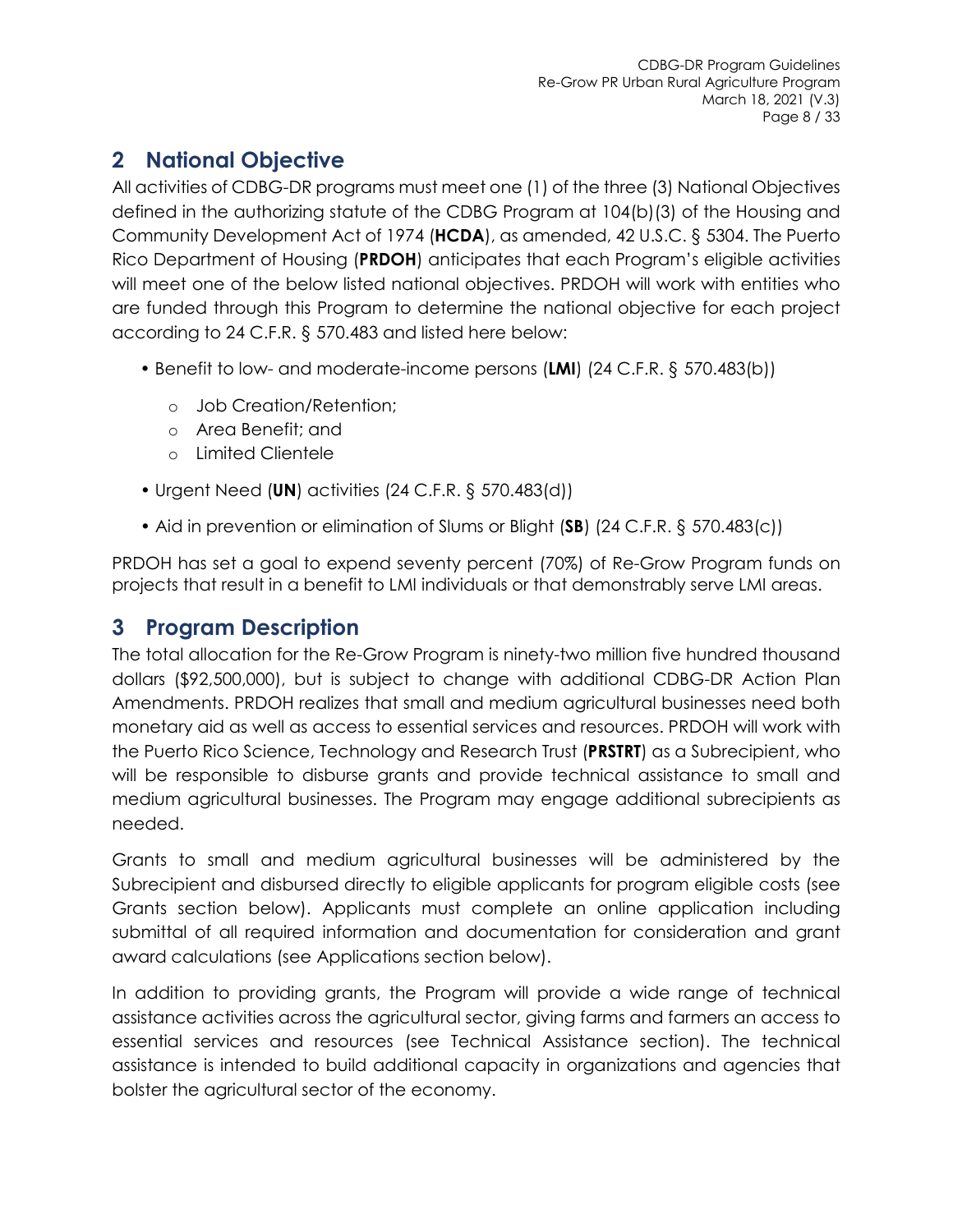## <span id="page-8-0"></span>**PRDOH's Role**

The PRDOH will serve as the Re-Grow Program's primary oversight entity as the CDBG-DR grantee. PRDOH's responsibilities in this role include, but are not limited to, the following:

- Creation of Program Guidelines;
- Development of the web application;
- Legal document generation and review;
- Information Technology systems development and management;
- Monitoring and oversight of Subrecipients; and
- CDBG-DR compliance, recordkeeping, reporting, and monitoring.

# <span id="page-8-1"></span>**Subrecipient's Responsibilities**

Subrecipients in the Program may include Non-governmental organizations, communitybased development organizations, educational organizations, units of general local government jurisdictions and other governmental entities. Subrecipients will be selected by PRDOH and will aid in program administration in support of the provision of grants and technical assistance to eligible entities outlined below.

The Subrecipients' responsibilities in this role include, but are not limited to the following:

#### **Grants**

- Application intake and eligibility reviews.
- Duplication of Benefits calculations.
- Grant underwriting and award calculations.
- Assistance to applicants throughout the grant application process.
- CDBG-DR compliance, recordkeeping, reporting, and monitoring.
- Coordination and execution of grant agreements with awarded participants.
- Grant funds disbursal to awardees.

#### **Technical Assistance**

- Aid in application processes for accessing certification and other benefits available to farmers.
- Farmer support services and mentoring.
- Agricultural educational workshops related to agricultural methods, techniques, and skill building.
- Programmatic Services contributing to capacity building within a qualified agriculture or farming operation.
- CDBG-DR compliance, recordkeeping, reporting, and monitoring.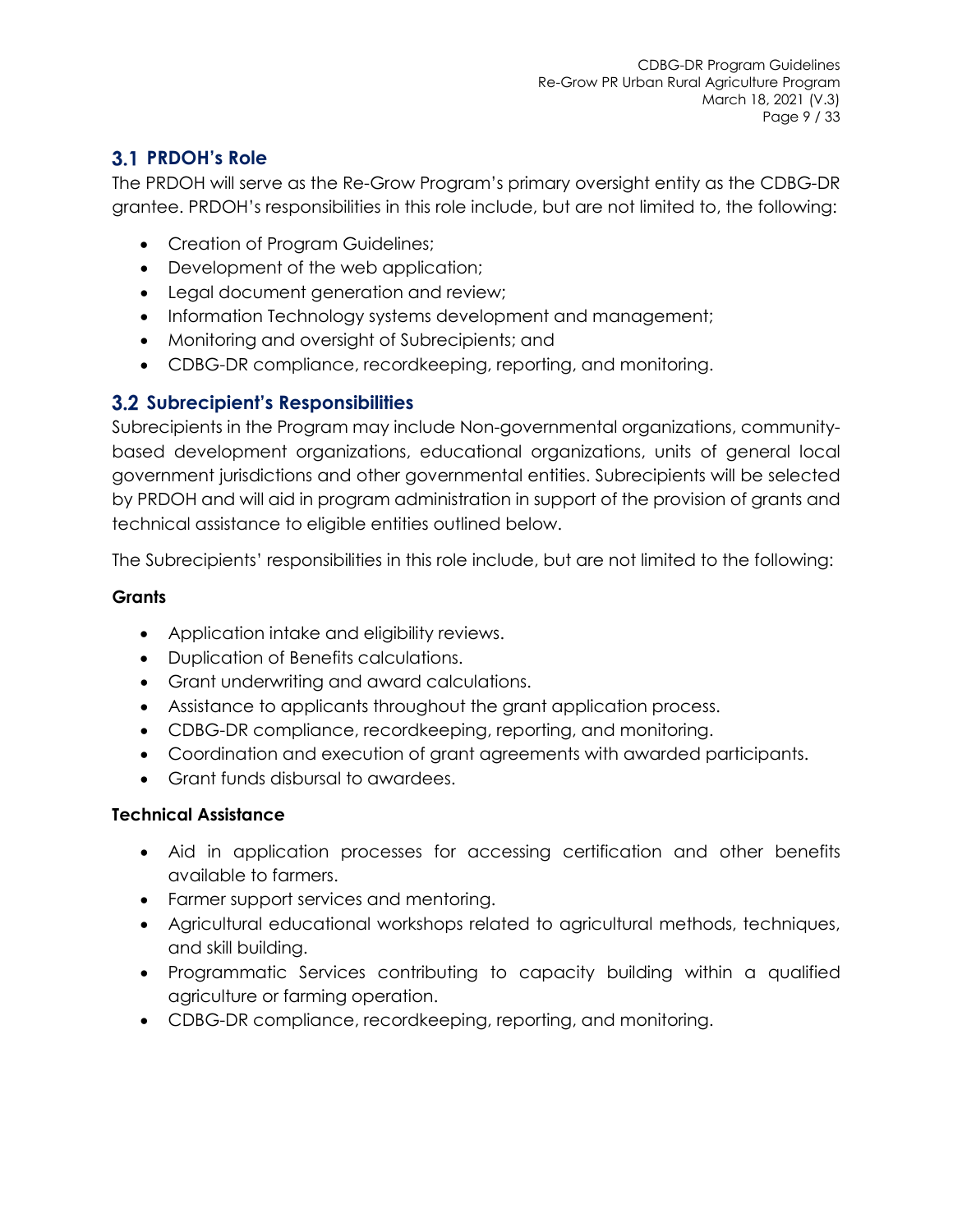# <span id="page-9-0"></span>**4 Eligible Use of Funds**

All projects funded by the U.S. Department of Housing and Urban Development (**HUD**) must meet a national objective, be performed by an eligible entity, meet at least one (1) eligible activity, and be documentable as an eligible cost; all listed in these guidelines.

## <span id="page-9-1"></span>**Eligible Entities**

 $\overline{a}$ 

Entities eligible to apply for and receive grant awards and technical assistance through the Program will be small and medium agricultural businesses. During the application intake period agricultural businesses engaged in food production will be prioritized. Priority applicants that submit all documents required will be reviewed for eligibility prior to reviewing eligibility for non-priority applicants. Other non-food<sup>[7](#page-9-2)</sup> producing entities will be considered as funds are available.

Eligible entities can be existing, re-starting or starting-up and include, but are not limited to, the following:

- $\triangleright$  Small and medium agricultural businesses, that meet the "small family farm" defined below, and can include:
	- Small and medium agribusinesses that support the activities and production of small farm and farmers.
	- Small and medium food producers, manufacturers, distributors, or suppliers engaged in local food production or distribution.
	- Community based organizations involved in food production or distribution.
	- Agricultural microenterprises<sup>[8](#page-9-3)</sup> (5 employees or less).

These eligible entities will be required to meet the United States Department of Agriculture (**USDA**) size threshold classification of "small family farm" defined below.

The USDA Economic Research Service (**ERS**) Farm Typology defines "small family farms" as operations with annual gross cash farm income (**GCFI**) under three hundred and fifty thousand dollars (\$350,000).[9](#page-9-4) This classification encompasses eighty-nine percent (89%) of farms and enables the Program to most effectively impact the agricultural economy of Puerto Rico.

<span id="page-9-2"></span> $^7$  Some non-food products identified in the USDA webpage are: oils, resins, fibers, clothing, energy, cosmetics, and plastics. Source: https://www.nal.usda.gov/afsic/industrial-energy-and-non-food-crops.

<span id="page-9-3"></span><sup>&</sup>lt;sup>8</sup> The term "microenterprise" means a commercial enterprise that has five (5) or fewer employees, one (1) or more of whom owns the enterprise. 42 USC §5302(a)(22).

<span id="page-9-4"></span><sup>9</sup> <https://www.ers.usda.gov/topics/farm-economy/farm-structure-and-organization/farm-structure/>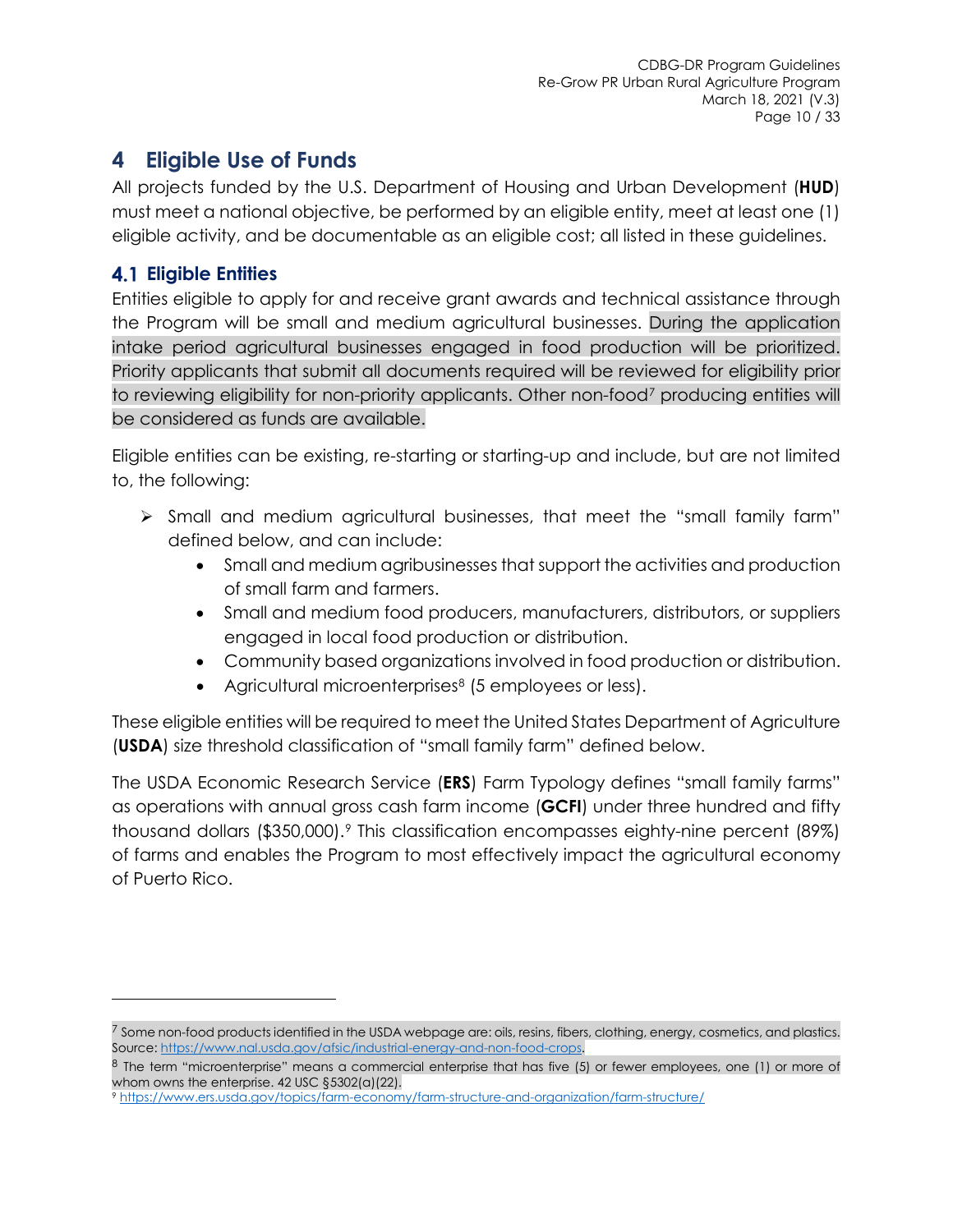

Source: USDA, National Agricultural Statistics Service and Economic Research Service

|                                | <b>Share of US farms</b> |
|--------------------------------|--------------------------|
|                                | Percent                  |
| <b>All farms</b>               | 100.0                    |
| Farm size by gross sales value |                          |
| \$1,000,000 or more            | 3.9                      |
| \$500,000 - 999,999            | 3.5                      |
| \$250,000 - 499,999            | 4.3                      |
| \$100,000 - 249,999            | 6.5                      |
| Less than \$100,000            | 81.8                     |

Farm-level average net cash income by sales class and typology, 2011-2020F Nominal (current dollars)

#### **Footnotes**

Data as of February 5, 2020

Source: USDA, National Agricultural Statistics Service and Economic Research Service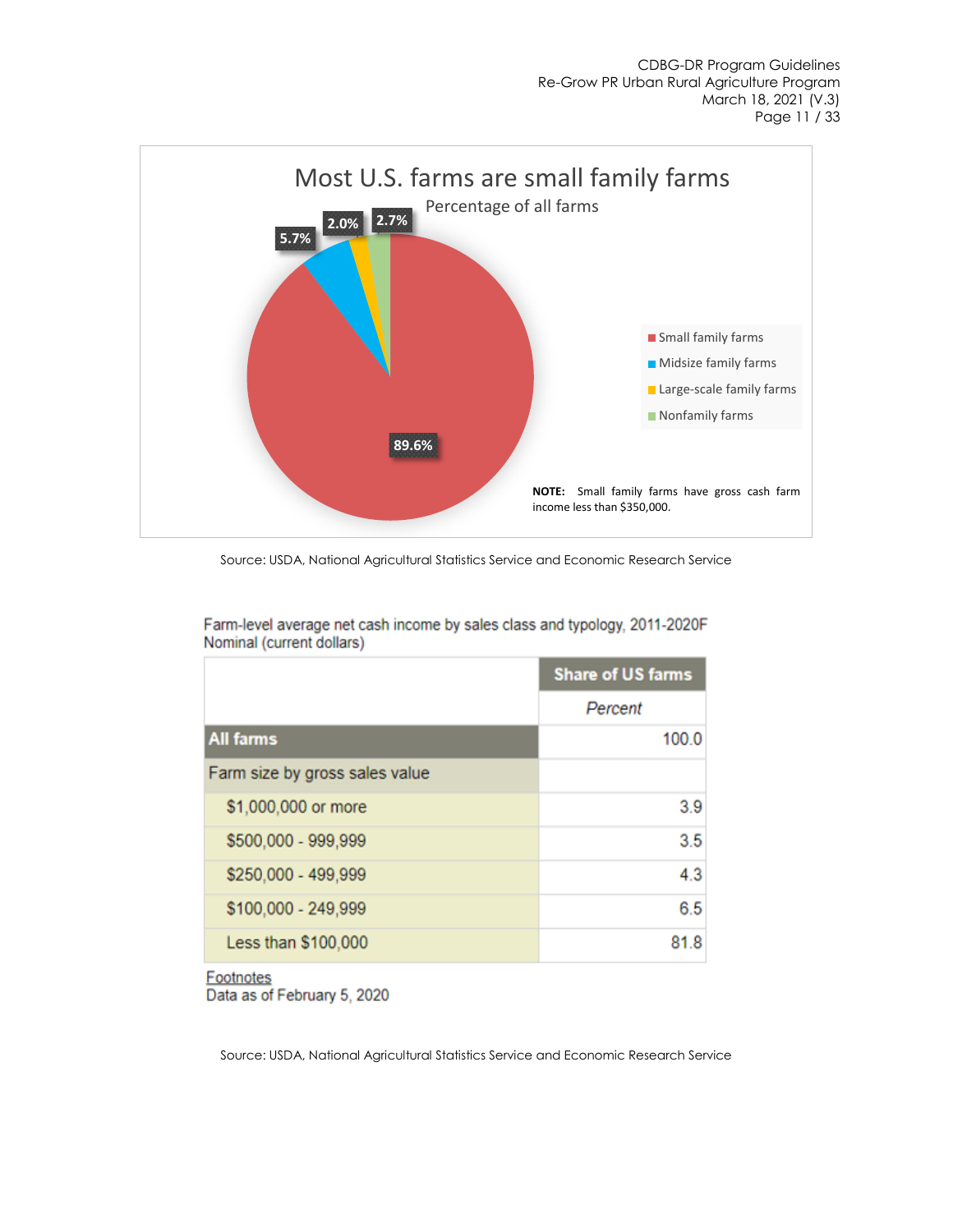Furthermore, these entities must be engaged in "Farming Operations" as defined at 7 C.F.R. §1400.3:

Farming operation means a business enterprise engaged in the production of agricultural products, commodities, or livestock, operated by a person, legal entity, or joint operation that is eligible to receive payments, directly or indirectly, under one or more of the programs specified in  $1400.1^{10}$  $1400.1^{10}$  $1400.1^{10}$ . A person or legal entity may have more than one farming operation if such person or legal entity is a member of one or more joint operations.

# <span id="page-11-0"></span>**Eligible Activities**

Eligible activities for this Program, per the Housing and Community Development Act of 1974, 42 U.S.C. § 5305 (Activities eligible for assistance), are:

- 1. Section 105(a)(22) Microenterprise Assistance;
- 2. Section 105(a)(17) Economic development assistance that creates or retains iobs:
- 3. Section 105(a)(14) Activities Carried Out through Nonprofit Development Organizations;
- 4. Section 105(a)(15) Assistance to neighborhood-based nonprofit organizations, local development corporations, and nonprofit organizations; and
- 5. Section 105(a)(21) Assistance to Institutions of Higher Education.

# <span id="page-11-1"></span>**Eligible Costs**

Eligible costs for the Re-Grow Program are listed in the tables below. Note these lists are not all inclusive but rather include most of the costs and should give applicants a clear picture of the kinds of costs that are program eligible. Eligible costs will be evaluated based on farming discipline and proposed use. Furthermore, proposed costs shall fall into one of the categories established in Table 1.

#### 4.3.1 Grants

<span id="page-11-2"></span>The following table represents eligible costs that can be requested through an application and funded through the Program in the form of a grant to an eligible entity.

#### **Table 1: Eligible Costs**

 $\overline{a}$ 

| Fencing: Permanent, Moveable, and Electric<br>Livestock holding and management equipment<br>Farm<br>Irrigation systems: above ground, underground<br>o Pumps, Solenoids, flow control devices, and sensors<br><b>Infrastructure</b><br>Ponds, Liners, and Tanks<br><b>Nutrient Control Systems</b> |
|----------------------------------------------------------------------------------------------------------------------------------------------------------------------------------------------------------------------------------------------------------------------------------------------------|
|----------------------------------------------------------------------------------------------------------------------------------------------------------------------------------------------------------------------------------------------------------------------------------------------------|

<span id="page-11-3"></span><sup>&</sup>lt;sup>10</sup> https://www.ecfr.gov/cgi-bin/text-idx?node=pt7.10.1400&rgn=div5#se7.10.1400\_11.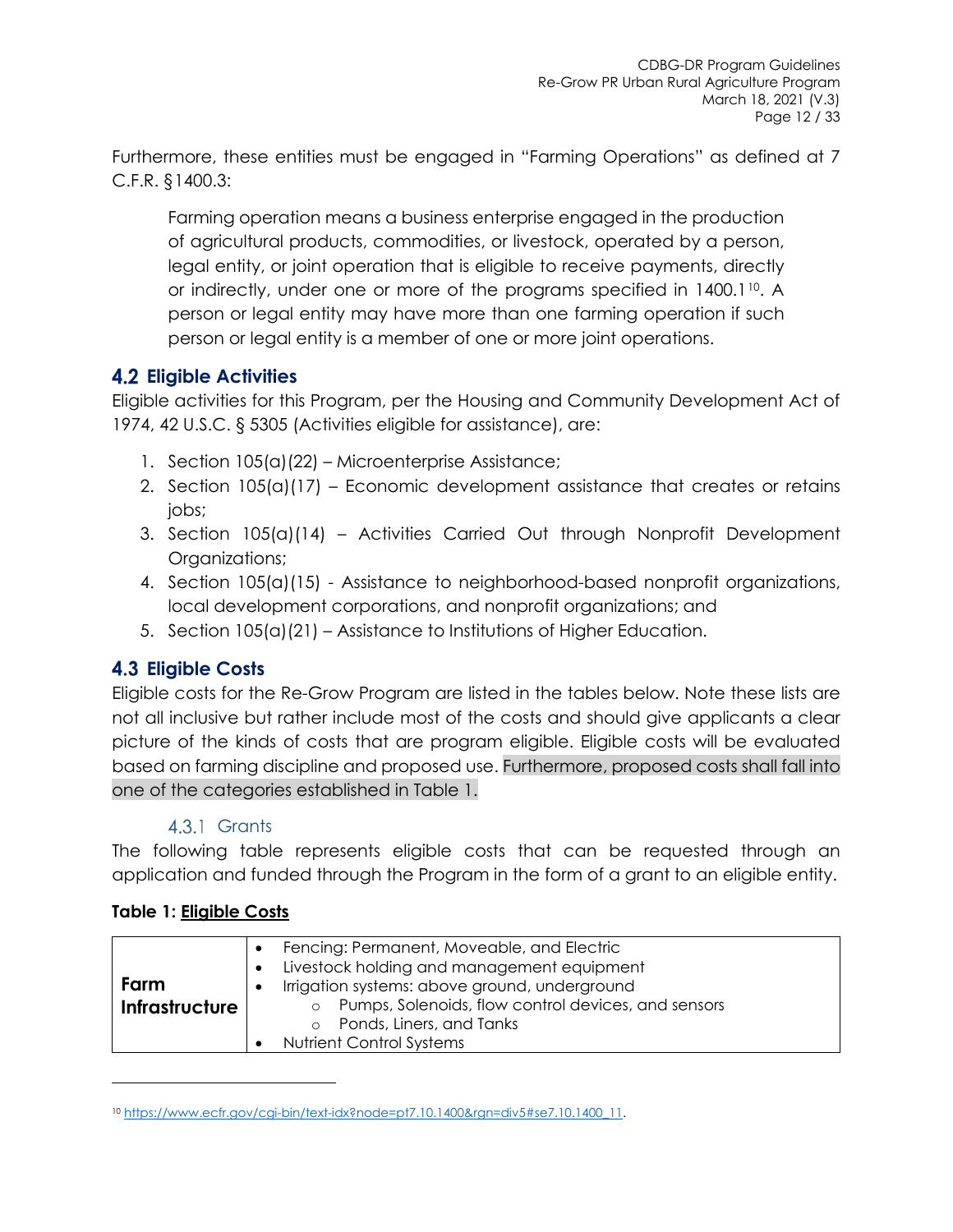|           | Fertilizer (various application methods)<br>$\circ$                                                                                          |
|-----------|----------------------------------------------------------------------------------------------------------------------------------------------|
|           | Dosing and in System Syphoning Technologies<br>$\circ$                                                                                       |
|           | Compost Creation Methods and Nutrient Harvest Technologies<br>$\circ$                                                                        |
|           | <b>Climate Control Automation Systems</b><br>$\bullet$<br>Computerized climate controls                                                      |
|           | $\circ$<br>Fans<br>$\circ$                                                                                                                   |
|           | Thermostats<br>$\circ$                                                                                                                       |
|           | Evaporative and electronic cooling<br>$\circ$                                                                                                |
|           | Humidity control devices<br>$\circ$                                                                                                          |
|           | Purchase and Installation of Greenhouses or other similar agricultural                                                                       |
|           | propagative structures: permanently affixed or moveable.                                                                                     |
|           | <b>Bench Systems</b><br>$\circ$                                                                                                              |
|           | Shade houses<br>$\circ$                                                                                                                      |
|           | Polycarbonate Coverings (panel systems)<br>$\circ$                                                                                           |
|           | <b>High Tunnels</b><br>$\circ$                                                                                                               |
|           | <b>Light Depravation Structures</b><br>$\circ$                                                                                               |
|           | Quonset or similar buildings for the purpose of nursery stock and                                                                            |
|           | equipment storage or protection during inclement weather events.<br>Cold storage and/or on Farm Refrigeration Storage Solutions<br>$\bullet$ |
|           | <b>Walk in Coolers</b>                                                                                                                       |
|           | Hydroponic and/or aquaponics Production Systems Equipment<br>$\bullet$                                                                       |
|           | Climatic resiliency equipment<br>$\bullet$                                                                                                   |
|           | Rainwater collection and storage systems<br>$\circ$                                                                                          |
|           | Cisterns<br>$\circ$                                                                                                                          |
|           | Pipe<br>$\circ$                                                                                                                              |
|           | <b>Filters</b><br>$\circ$                                                                                                                    |
|           | Groundwater collection systems (wells)<br>$\circ$                                                                                            |
|           | Surface water collection systems<br>$\circ$                                                                                                  |
|           | Power Resilience and Autonomy Systems<br>$\circ$                                                                                             |
|           | Solar panels<br>$\circ$                                                                                                                      |
|           | Small scale hydroelectric<br>$\circ$<br>Inverters                                                                                            |
|           | $\circ$<br>Generator<br>$\circ$                                                                                                              |
|           | Tractors: walk behind or full size<br>Hand tools<br>$\bullet$                                                                                |
|           | Hoes<br>Implements<br>$\circ$                                                                                                                |
|           | Weed<br>o Tillers                                                                                                                            |
|           | whackers<br>Mowers<br>$\circ$                                                                                                                |
|           | Cultivators<br>Chainsaws<br>$\circ$<br>$\bullet$                                                                                             |
| Farm      | <b>Power Drills</b><br><b>Bailers</b><br>$\bullet$<br>$\circ$                                                                                |
| Equipment | Planters<br>Pruners<br>$\circ$                                                                                                               |
|           | Seeders<br>Seeders<br>$\circ$<br>$\bullet$                                                                                                   |
|           | <b>Harvest Carts</b><br>Aquaculture enabling equipment or supplies<br>$\bullet$                                                              |
|           | Fishing equipment.<br>Computers<br>$\bullet$<br>Farm<br>$\bullet$                                                                            |
|           | management                                                                                                                                   |
|           | software                                                                                                                                     |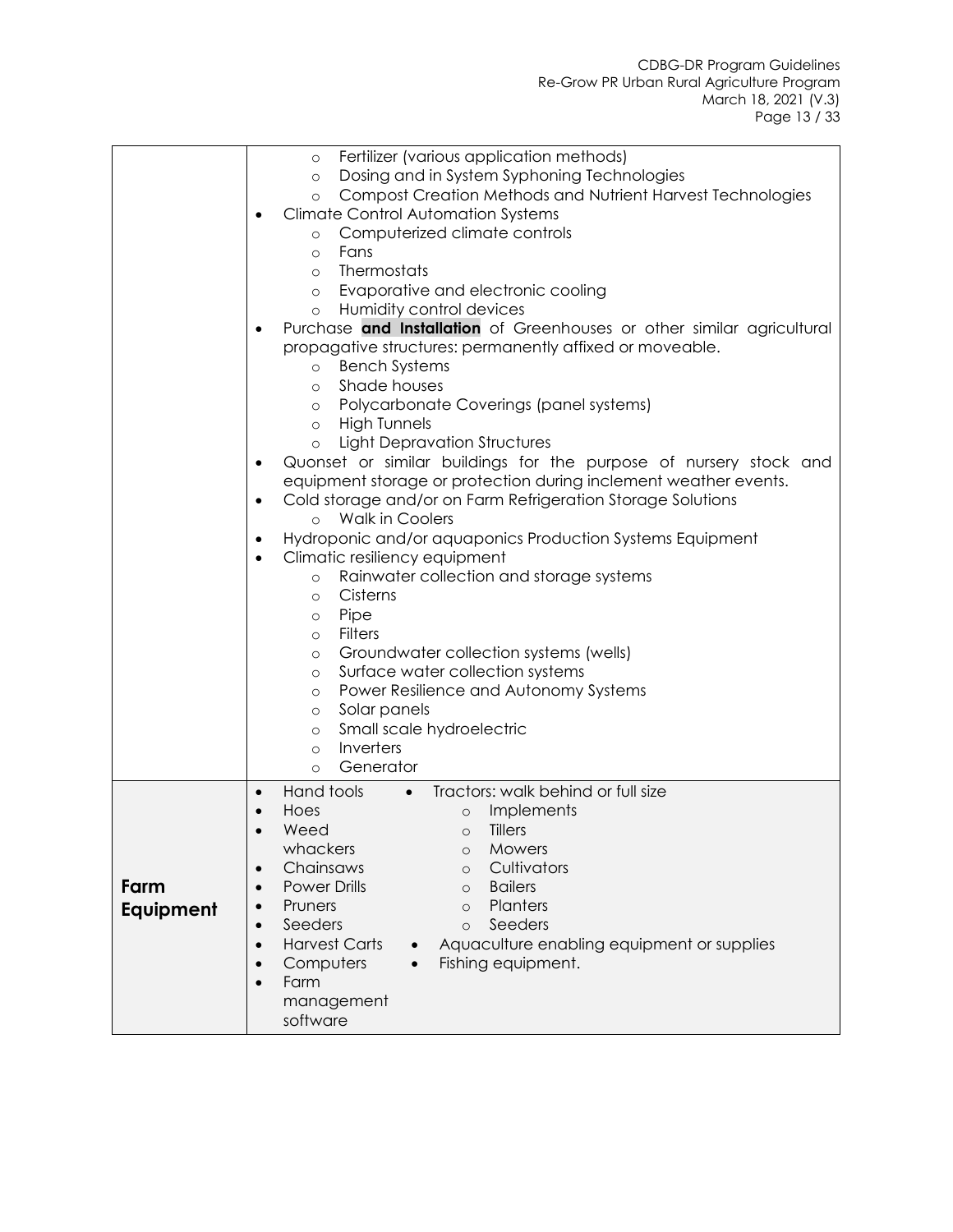| <b>Production</b><br><b>Supplies</b> | Seeds<br>Row covers<br>Saplings<br><b>Mulches</b><br>Trees<br>Plant plugs                                                                                                                                                                                             |  |
|--------------------------------------|-----------------------------------------------------------------------------------------------------------------------------------------------------------------------------------------------------------------------------------------------------------------------|--|
| Land                                 | Purchase or Lease of agricultural land that does not financially inhibit<br>$\bullet$<br>profitability of agricultural project proposed.<br>Land purchased or leased through the Program will be subject to special<br>$\bullet$<br>CDBG-DR conditions. <sup>11</sup> |  |
| <b>Vehicles</b>                      | <b>Product Transportation</b><br>٠<br>Refrigerated Box Trucks<br><b>Other Harvesting Vehicles</b>                                                                                                                                                                     |  |

#### 4.3.2 Technical Assistance

<span id="page-13-0"></span>The following table represents eligible activities that may be provided and funded through the Program by a Subrecipient entity. These lists are not all inclusive but rather include most of the costs and should give applicants a clear picture of the kinds of costs that are eligible under the Program.

#### **Table 2: Eligible services**

 $\overline{a}$ 

| <b>Agricultural</b><br><b>Skill</b><br><b>Building</b><br><b>Educational</b><br><b>Activities</b> | Workshops in<br>Assessing farmland<br>$\circ$<br>Farm marketing essentials<br>$\circ$<br>Basic food safety practices and certifications<br>$\circ$<br>Understanding soil testing basics<br>$\circ$<br>Small farm equipment operation safety<br>$\circ$<br><b>Business planning and land access</b><br>$\circ$<br>Transplant production<br>$\circ$<br>Seed production<br>$\circ$<br>Fertilization and composting<br>$\circ$<br>Integrated pest management<br>$\circ$<br>Nursery management<br>$\circ$<br>Value added products training<br>$\circ$<br>Agricultural technology utilization training<br>$\circ$ |  |
|---------------------------------------------------------------------------------------------------|-------------------------------------------------------------------------------------------------------------------------------------------------------------------------------------------------------------------------------------------------------------------------------------------------------------------------------------------------------------------------------------------------------------------------------------------------------------------------------------------------------------------------------------------------------------------------------------------------------------|--|
| Farmer<br>Support<br><b>Services</b>                                                              | Assistance in farm management or operations efficiencies.<br>$\bullet$<br>Assistance in obtaining farmer certifications, tax breaks, and additional<br>$\bullet$<br>locally available producer benefits<br>Assistance in programmatic application processes<br>$\bullet$<br>Assistance and provision of access to laboratory services<br>$\bullet$<br>Capacity building tools for agro-tourism/ecotourism                                                                                                                                                                                                   |  |

<span id="page-13-1"></span><sup>11</sup> Land leases and purchases are subject to the regulations of Section 105(a) of the HCDA. Which include the lease length of a property to be minimum of 15 years[. https://www.hudexchange.info/sites/onecpd/assets/File/CDBG-State-National-](https://www.hudexchange.info/sites/onecpd/assets/File/CDBG-State-National-Objectives-Eligible-Activities-Chapter-2.pdf)[Objectives-Eligible-Activities-Chapter-2.pdf](https://www.hudexchange.info/sites/onecpd/assets/File/CDBG-State-National-Objectives-Eligible-Activities-Chapter-2.pdf)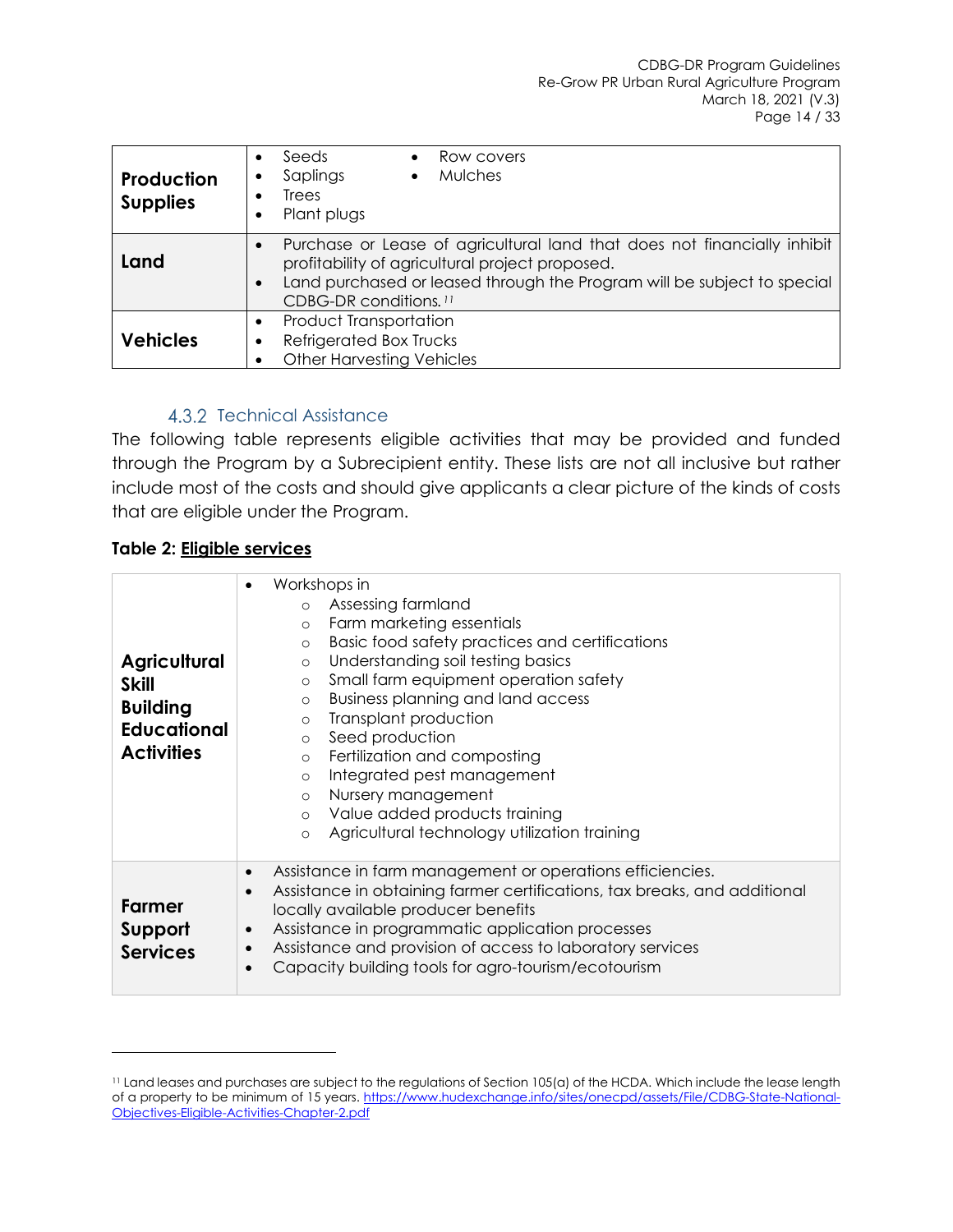Applicants must clearly outline the requested use of grant funds in the Program application. Furthermore, awarded applicants will be required to document and track all expenditures through the Program.

## <span id="page-14-1"></span><span id="page-14-0"></span>**Awards Structure**

#### 4.4.1 Grants

Grant award amounts will range from \$25,000 to \$150,000. Award amounts will be determined through information submitted in an online grant application and further refined through the underwriting process. Program awards are to be structured in three (3) tiers outlined in the table below. These tiers are also determined by information submitted in the application.

#### **Table 3: Three-tiered award amounts**

| <b>Grant Tiers</b>                                                                             | <b>Grant Award Amount</b>                     |
|------------------------------------------------------------------------------------------------|-----------------------------------------------|
| Applicants with established or projected<br>annual gross income of \$50,000 or less            | Eligible for a grant of \$25,000 to \$50,000  |
| Applicants with established or projected<br>annual gross income of \$50,000<br>to<br>\$150,000 | Eligible for a grant of up to \$100,000       |
| Applicants with established or projected<br>annual gross income of more than<br>\$150,000      | Eligible for a grant award of up to \$150,000 |

Applicants must show through their application that they are eligible to receive the award amount requested. This will be established through documented size of existing operation, income projections, a business plan, and proven agricultural managerial ability (see Applications section).

# <span id="page-14-2"></span>**5 Program Eligibility**

#### <span id="page-14-3"></span>**Threshold Eligibility Requirements**

Threshold eligibility will be assessed through the applications and is the first level of review. This review focuses on basic application completeness and baseline entity eligibility. This review must be conducted before the applications are considered for further review, determinations, and award calculations. Applicants will be notified of a determination once this initial review has been conducted. Existing, re-starting, and new/start-up farms and agricultural related businesses are eligible to receive grant awards and/or technical assistance services. Threshold eligibility will include but is not limited to the following:

- Application completed and signed;
- All documentation submitted and/or uploaded with application;
- Entity meets size requirements to be considered as per the Eligible Entities section;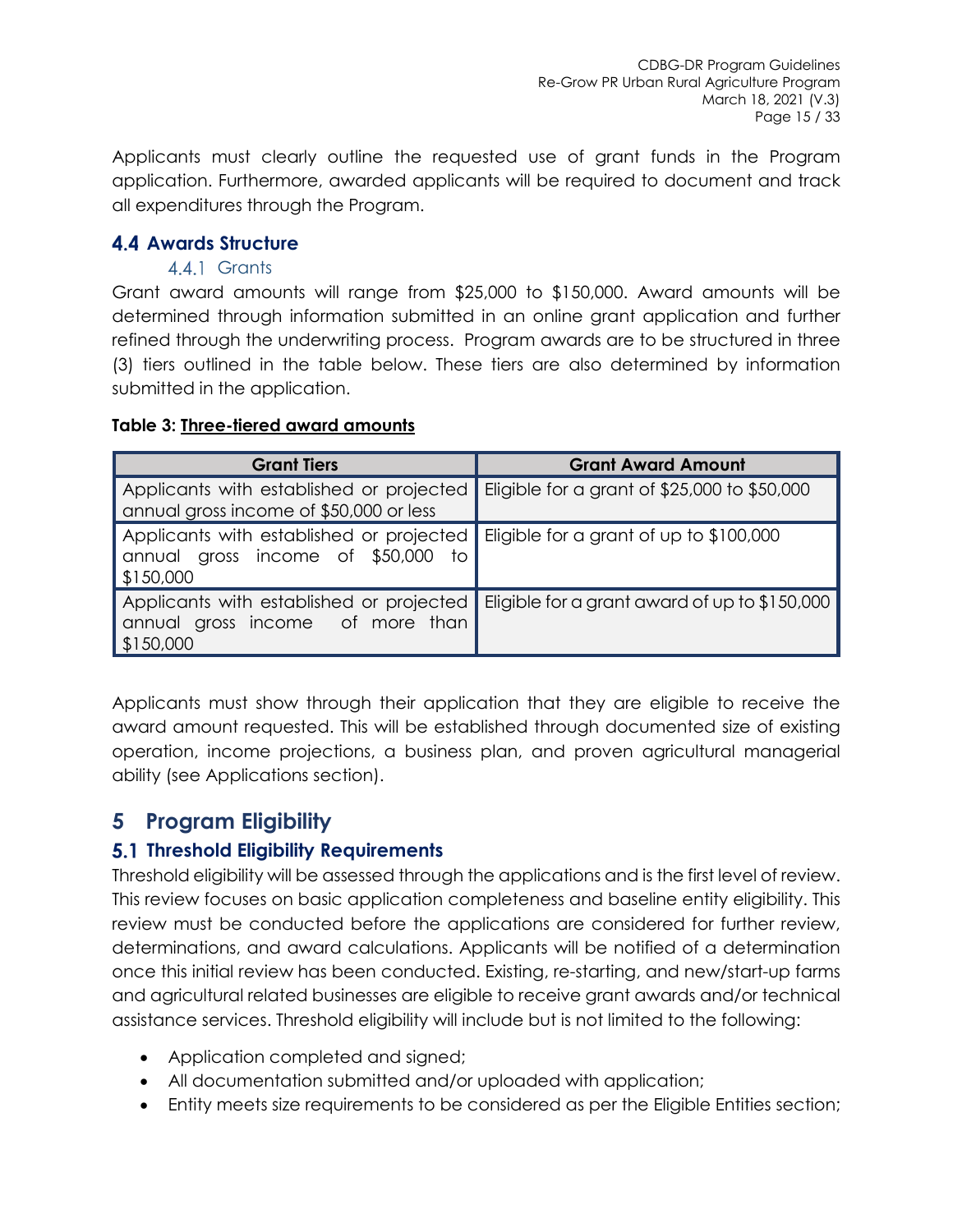- Be registered to do business in Puerto Rico;
- Establish evidence of Agricultural Managerial Ability per the Agricultural Managerial Ability section (documented);
- Be physically located in Puerto Rico; and
- Demonstrate that more than fifty-one percent (51%) of production or services are consumed and/or produced locally (documented).

See Grant Application Submission Requirements section for further instruction on application and documentation requirements.

# <span id="page-15-0"></span>**Ineligible Applicants**

Businesses, Individuals or organizations that provide the following products and/or services are ineligible for Re-Grow grant assistance:

- Any that are listed on the HUD Debarred List;
- Entities engaged in lobbying or political activities;
- Entities engaged or involved in religious activities except where expenses are clearly distinguishable between the organization's religious and secular activities; and
- Entities who have received federal assistance in the past and required flood insurance has not been maintained.

# <span id="page-15-1"></span>**6 Applications**

# <span id="page-15-2"></span>**Grant Application Submission Requirements**

Application intake will begin with a publicly advertised application process. Applications will be accepted digitally, in English and Spanish, through the CDBG-DR Program website, [https://www.cdbg-dr.pr.gov/.](https://www.cdbg-dr.pr.gov/)[12](#page-15-3) Applicants needing assistance filling out and submitting the online application may arrange an intake meeting in which guidance will be provided. Applicants who have requested this service will be referred to locations designated by the Subrecipient for assistance in completing an application. The Subrecipient will review all applications for threshold eligibility requirements. Once the application is determined to meet the initial eligibility, the Subrecipient will inform the applicant and will then complete an underwriting review. Once underwriting is complete an applicant will be notified of the award amount they will be eligible to receive. Coordination of awards will include acknowledging the award and signing a grant agreement outlining responsibilities for documentation of compliance as well as process of funds disbursement to the awarded applicant.

Applicants may be contacted in an effort to request additional information or documentation throughout any step in the process, this will be done on a case by case

 $\overline{a}$ 

<span id="page-15-3"></span><sup>12</sup> A direct link will be provided.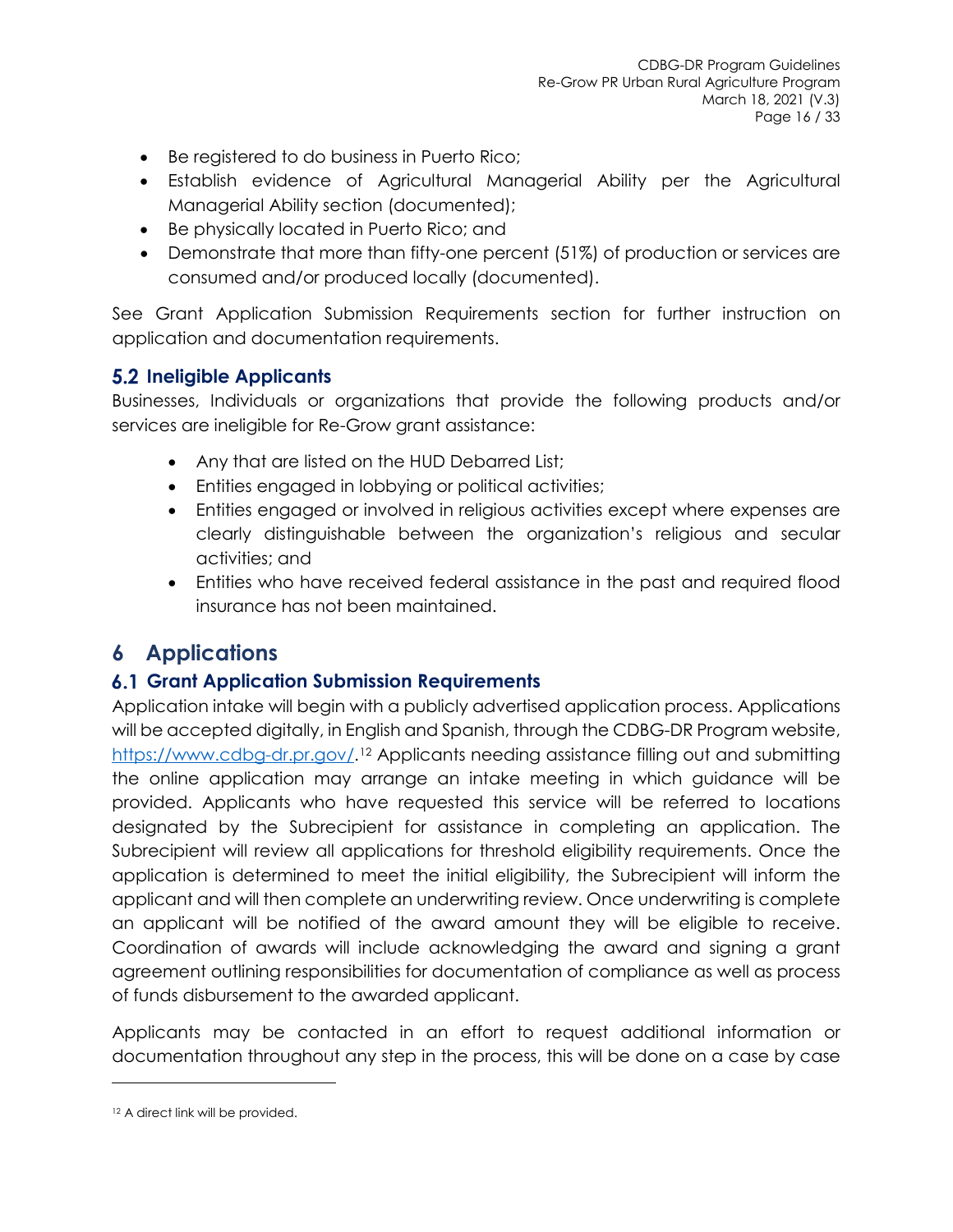basis. Once all funds have been disbursed and all documentation has been provided in compliance with CDBG-DR Program requirements, the Subrecipient will initiate the closeout process with each grant recipient. Instructions for completing the application will be posted to the PRDOH website.

## 6.1.1 Application Overview

<span id="page-16-0"></span>The application will ask a series of "fill in the blank", multiple choice and narrative response questions. All application questions are designed to provide the necessary information to determine threshold eligibility and, if eligible, the application will move to the underwriting process and additional information and documentation may be requested.

#### **For startup/restarting businesses or entities:**

Startup/restarting businesses that are applying for Program grants are required to present a business outlook/plan section for consideration (details outlined in the application). An in-depth plan provides assurance that the applicant is organized and prepared to receive an award through the Program. The outlook and plan also provide good indicators of an applicant's capacity to implement a successful venture, further ensuring that any awards granted through the Program will meet the economic development goals outlined by HUD and PRDOH.

#### **For established businesses or entities:**

Established businesses are required to provide only a brief overview summary of the operation because existing businesses have the ability to show documentation of operations to prove eligibility (see documentation table below). If an existing business would like to pursue an expansion of operations through the Program, information about the expansion will be required in the application to justify eligibility for a lager award amount. The application provides an existing business the opportunity to combine existing income with expansion projected income to become eligible for a larger award amount aiding in the ability of the applicant to successfully expand their existing operation.

#### Agricultural Managerial Ability

<span id="page-16-1"></span>As part of the application a small and medium agricultural business grant applicant must show evidence of Agricultural Managerial Ability. This ability can be shown through education, on-job training, and/or farm experience. Agricultural Managerial Ability must be shown through **one (1) or more** of the following:

#### **Evidence of education:**

- 4-year college degree or graduate degree in an agriculture related field(s);
- 2-year college degree from a technical college in an agricultural related field;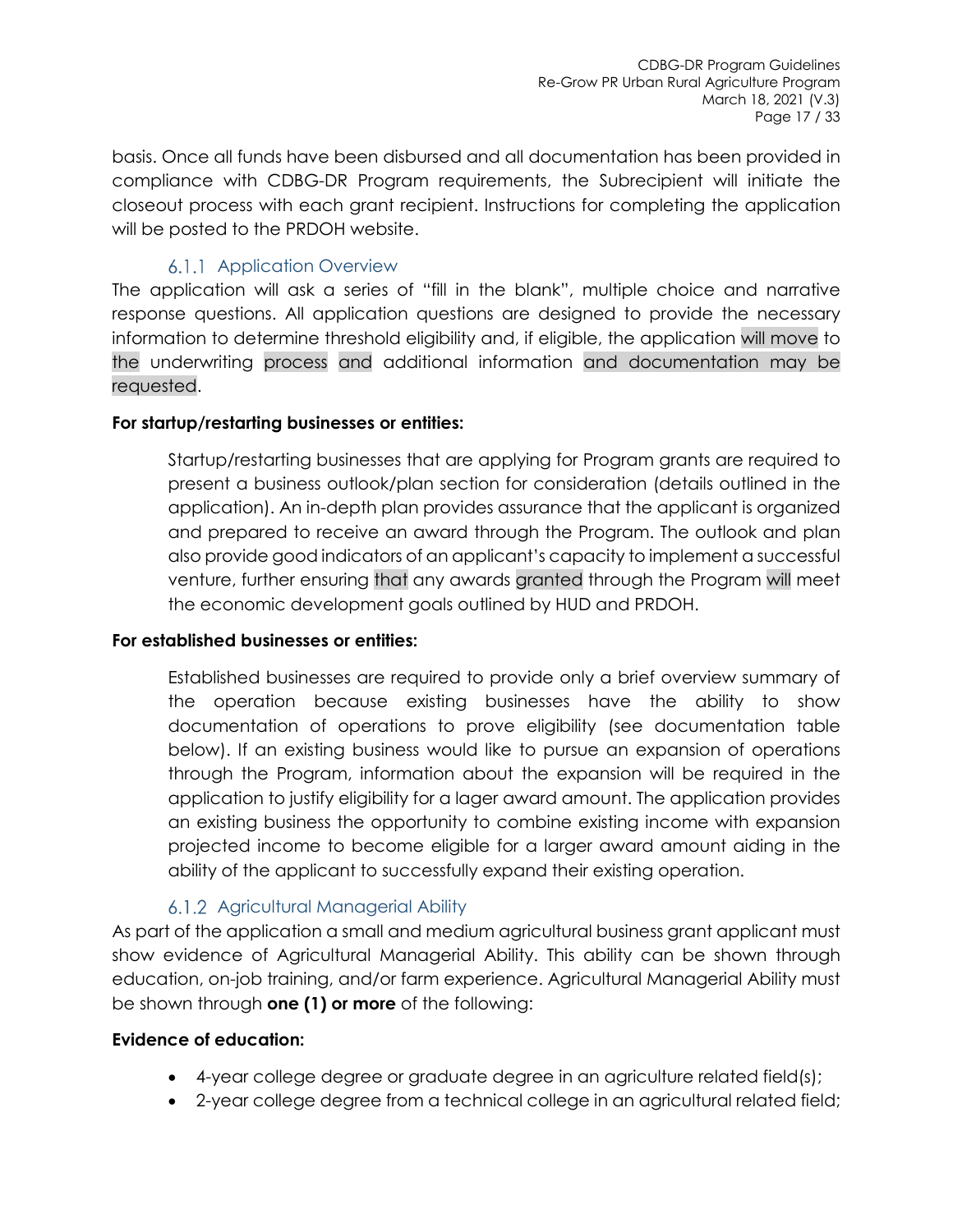- Successful completion of farm management curriculum offered by the Cooperative Extension Service, a community college, adult vocational agricultural program or Land Grant University;
- Successful completion of a community based, nationally based, non-profit or similar farm workshop programs;
- Vocational or general agriculture classes in high school in addition to working on a farm and participating in, and successful completion of agricultural projects in, 4-H, FFA, Tribal youth organizations, Grange Youth, or another agricultural affiliated club.

#### **Experience in "on the job" training:**

- Working or recently worked as hired farm labor with management responsibilities including but not limited to making day to day decisions of consequence;
- Completing or recently completed a farm mentorship, internship or apprenticeship program with an emphasis on management requirements and day to day farm decisions;
- Participating or recently participated in Urban or community supported agriculture programs which incorporate basic agricultural training.

#### **Experience in farm management:**

- Owner, manager or operator of a farm business for at least one (1) full production and marketing cycle within five (5) years of the date of the application;
- Employed as a migrant farm worker and elevated to leadership or foreperson position for at least one (1) production and marketing cycle with responsibilities related to crop and field management, livestock health, breeding supervision (plant and/or animal), labor management or hiring, or general farm management;
- Raised on a farm and had significant responsibility for day to day management decisions for at least one (1) entire production and marketing cycle;
- Obtained and successfully repaid at least one (1) FSA youth loan.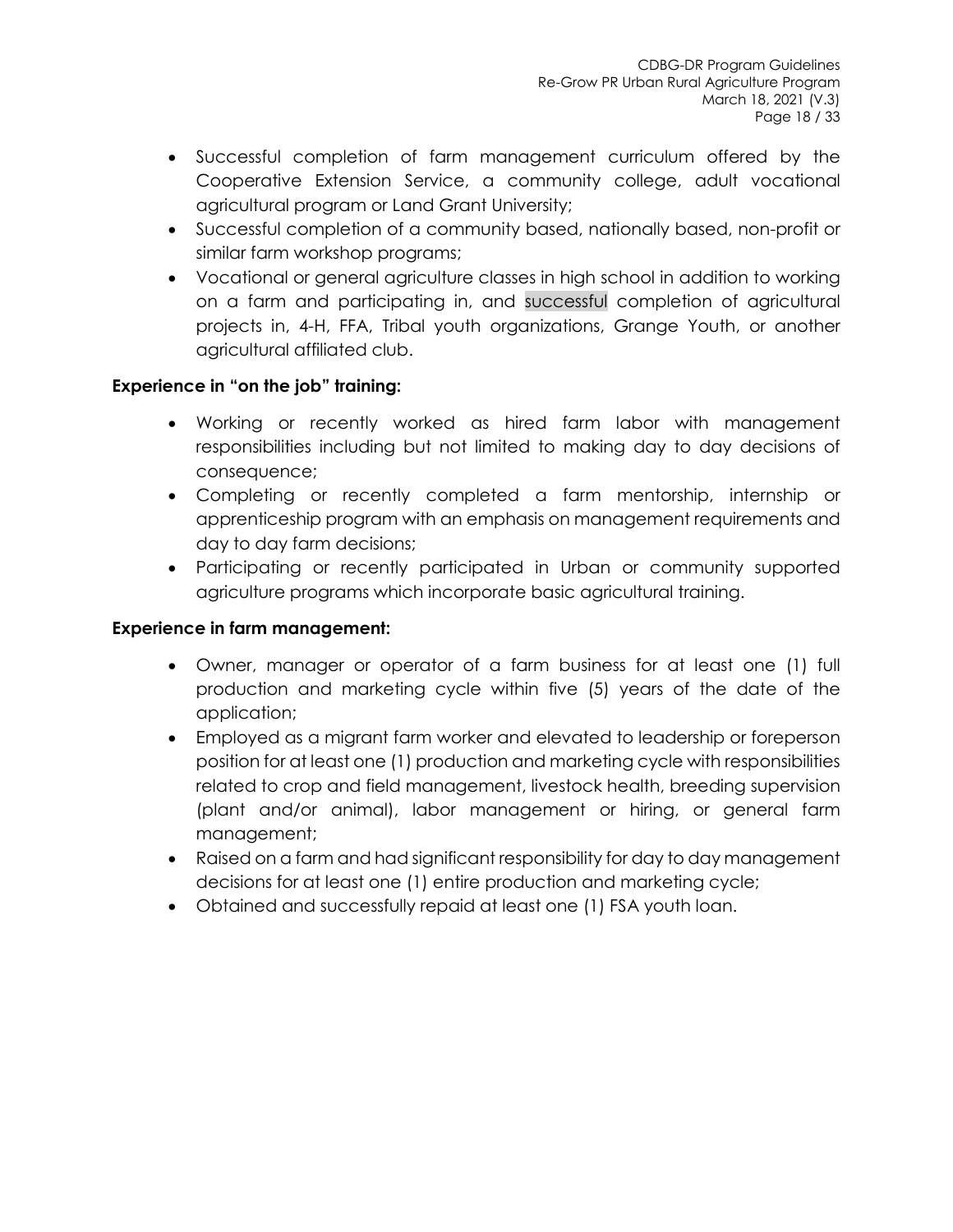#### 6.1.3 Application Required Documentation

<span id="page-18-0"></span>Information and documents requested in the application may include:

| Category                                                                                                                                                                                                                                 | <b>Required items</b>                                                                                                                                                                                                                                                                                                                                                                                                                                          |  |
|------------------------------------------------------------------------------------------------------------------------------------------------------------------------------------------------------------------------------------------|----------------------------------------------------------------------------------------------------------------------------------------------------------------------------------------------------------------------------------------------------------------------------------------------------------------------------------------------------------------------------------------------------------------------------------------------------------------|--|
| <b>Application</b>                                                                                                                                                                                                                       | Re-Grow Puerto Rico grant Application completed and<br>$\bullet$<br>signed by all owners with twenty-five percent (25%) <sup>13</sup> or<br>more ownership in business applicant.<br>Note: for non-profit applicants, a designated representative<br>may sign with authorization from the organization.                                                                                                                                                        |  |
| Proof of identity and residence<br>(Only one (1) form of evidence<br>required with application)                                                                                                                                          | Government issued photo i.d. for all owners with twenty-<br>$\bullet$<br>five percent (25%) <sup>14</sup> or more ownership in business. For<br>non-profits, i.d. will be submitted for designated<br>representative.<br>Driver's license,<br>$\circ$<br>Passport<br>$\circ$<br>Military id<br>$\circ$<br>Real id<br>$\circ$<br>Social security card<br>$\circ$<br>Other government issued id card<br>$\circ$<br>(to be attached to/uploaded with application) |  |
| Proof of registration to do<br>business in Puerto Rico<br>(Only one (1) form of evidence<br>required with application)                                                                                                                   | Most recent Puerto Rico tax return<br><b>Business registration documentation</b><br>Merchant registration<br>$\circ$<br>Certificate of Incorporation.<br>$\circ$<br>Certification of good standing<br>$\Omega$<br>(to be attached to/uploaded with application)                                                                                                                                                                                                |  |
| Proof entity meets size<br>requirements<br>(Only one (1) form of evidence<br>required with application. For<br>start-ups this category will be<br>satisfied with information provided<br>through the applicant business<br>outlook/plan) | Most recent Puerto Rico tax return<br>$\bullet$<br>Gross Agricultural Income figures<br>$\circ$<br>Most recent Federal tax returns<br>Gross Income figures<br>(to be attached to/uploaded with application)<br><b>Educational Transcripts</b><br>$\bullet$                                                                                                                                                                                                     |  |
| <b>Evidence of agricultural</b><br>managerial ability (see                                                                                                                                                                               | Diplomas<br><b>Certificates of Completion</b><br>$\bullet$                                                                                                                                                                                                                                                                                                                                                                                                     |  |

#### **Table 4: Required information and documents**

 $\overline{a}$ 

<span id="page-18-1"></span><sup>13</sup> For entities with ownership distributions of less than 25% among its owners, at least 51% of owners must show compliance with the application signing requirement. This 51% compliance requirement must be documented as requested and in alignment with other program policies.

<span id="page-18-2"></span><sup>&</sup>lt;sup>14</sup> For entities with ownership distributions of less than 25% among its owners, at least 51% of owners must show compliance with the proof of identity requirement. This 51% compliance requirement must be documented as requested and in alignment with other program policies.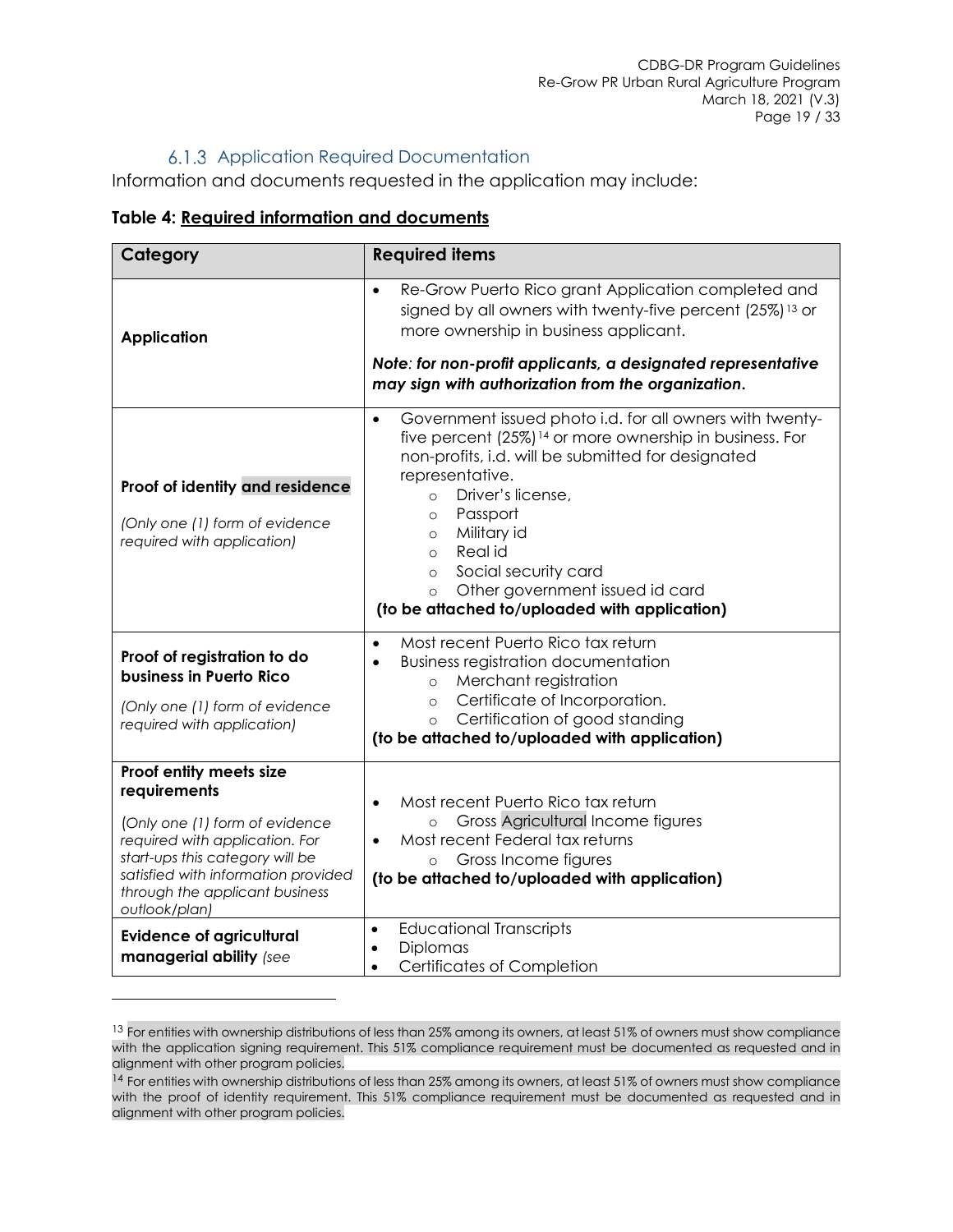| Agricultural Managerial Ability<br>section)<br>(Only one (1) form of evidence<br>required with application. Must be<br>accompanied by description in<br>application)                           | Certified letter of reference from former or current<br>$\bullet$<br>employer<br>Agriculture certifications/permits/licenses<br>$\bullet$<br><b>Bonafide Farmer</b><br>$\circ$<br><b>USDA</b><br>$\circ$<br>Agricultural taxes<br>Production or sales records<br>$\bullet$<br>Cropshare/rental/lease agreements<br>$\bullet$<br>Other documentation may be provided on a case by case<br>bases.<br>(to be attached to/uploaded with application) |
|------------------------------------------------------------------------------------------------------------------------------------------------------------------------------------------------|--------------------------------------------------------------------------------------------------------------------------------------------------------------------------------------------------------------------------------------------------------------------------------------------------------------------------------------------------------------------------------------------------------------------------------------------------|
| Documentation of lease,<br>ownership, or purchase<br>agreement for any property<br>planned to be part of business<br>operation<br>(Only one (1) form of evidence<br>required with application) | Lease agreement<br>$\bullet$<br>Ownership agreement or deed<br>$\bullet$<br>Purchase agreement (for spaces that are part of future<br>$\bullet$<br>production or expansion mentioned in application)<br>For fishing operations: boat registration and/or fishing<br>$\bullet$<br>statistics                                                                                                                                                      |
| Proof of at least fifty-one<br>percent (51%) production or<br>services locally produced or<br>consumed.                                                                                        | Most recent Puerto Rico Tax return<br>$\bullet$<br>(to be attached to/uploaded with application)                                                                                                                                                                                                                                                                                                                                                 |
| <b>Application eligible costs</b><br>sheet                                                                                                                                                     | Completed sheet to accompany application for award<br>$\bullet$<br>determination.<br>Provide thee (3) quotes for each eligible cost<br>$\bullet$<br>(to be attached to/uploaded with application)                                                                                                                                                                                                                                                |
| <b>DOB</b>                                                                                                                                                                                     | Tax ID and any other award documentation.                                                                                                                                                                                                                                                                                                                                                                                                        |

# Grant Underwriting

<span id="page-19-0"></span>PRDOH follows HUD guidelines as the financial underwriting framework for evaluating the feasibility of project applications. PRDOH recognizes that different levels of review are appropriate to consider differences in the size and scope of a proposed project and, in the case of a microenterprise or other small business, to take into account the differences in the capacity and level of sophistication among businesses of differing sizes. The objectives of the underwriting guidelines are to ensure all award Applicants meet the CDBG Underwriting Criteria of 24 C.F.R. § 570.209(a). As underwriter, the Subrecipient will ensure compliance with the underwriting criteria by assessing:

#### **Table 5: Underwriting Criteria**

| <b>HUD Underwriting Guidance</b> | <b>Program Underwriting Checks</b> |
|----------------------------------|------------------------------------|
|                                  |                                    |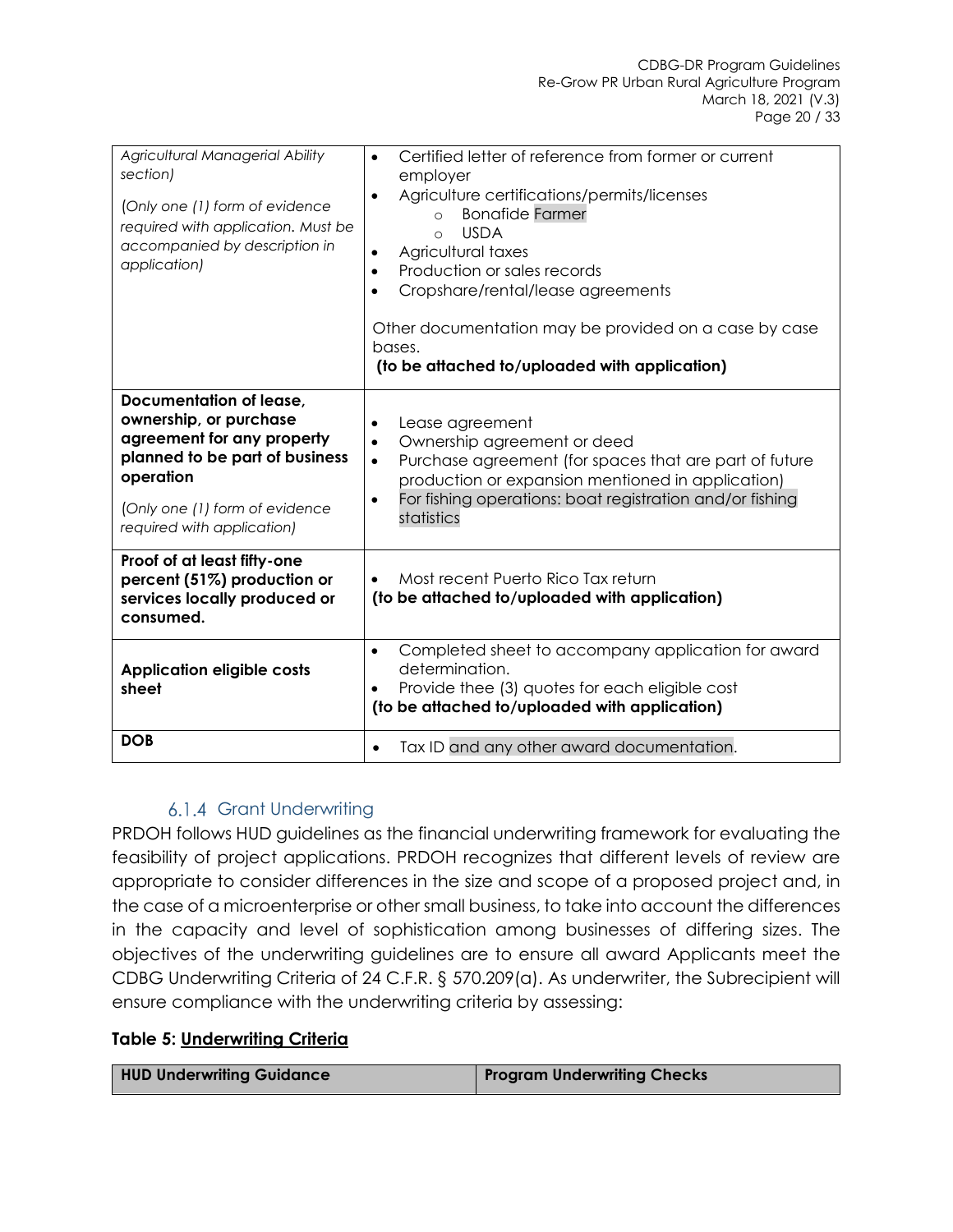| That project costs are reasonable                                                                                              | Three (3) quotes on eligible costs will be<br>$\bullet$<br>required.                                                                                                                                                                                                                                                                                                                                                                                                         |
|--------------------------------------------------------------------------------------------------------------------------------|------------------------------------------------------------------------------------------------------------------------------------------------------------------------------------------------------------------------------------------------------------------------------------------------------------------------------------------------------------------------------------------------------------------------------------------------------------------------------|
| That all sources of project financing are<br>committed                                                                         | If other funding sources are needed,<br>$\bullet$<br>applicant must provide proof of<br>commitment of those funds.                                                                                                                                                                                                                                                                                                                                                           |
| That to the extent practicable, CDBG funds<br>are not substituted for non-Federal financial<br>support                         | DOB analysis will be performed on each<br>$\bullet$<br>applicant.                                                                                                                                                                                                                                                                                                                                                                                                            |
| That the project is financially feasible                                                                                       | Projected or established income will be<br>$\bullet$<br>cross referenced with market analysis.<br>Use of funds are deemed necessary to<br>$\bullet$<br>expand or improve operations based on<br>application descriptions of operational<br>capacity.<br>Owners with twenty-five percent (25%) <sup>15</sup><br>$\bullet$<br>or more ownership must have a credit<br>score above 550 <sup>16</sup> .<br>Business must have a debt service<br>coverage ratio greater than 1:1. |
| That to the extent practicable, the return on<br>the owner's equity investment will not be<br>unreasonably high                | Award amounts will be tiered based on<br>$\bullet$<br>established or projected income as<br>detailed in the Awards Structure section.                                                                                                                                                                                                                                                                                                                                        |
| That to the extent practicable, CDBG funds<br>are disbursed on a pro rata basis with other<br>finances provided to the project | If other funding sources are needed<br>$\bullet$<br>CDBG funds will be disbursed on a pro<br>data basis.                                                                                                                                                                                                                                                                                                                                                                     |

# Grant Award Calculation

 $\overline{a}$ 

<span id="page-20-0"></span>The Subrecipient will use the information submitted in the application to determine Program eligibility. Once the applicant has been determined to be eligible for an award, the Subrecipient will calculate the amount based on the following award calculation:

- 1. Verify that the requested award amount falls into the correct tier (see Awards Structure Grants section) based on size of existing or planned farm or agricultural business venture.
	- As part of the online grant application, the applicant will submit existing income documentation overview or projections in their business plan which will qualify the applicant for one of the three award tier caps;

<span id="page-20-1"></span><sup>&</sup>lt;sup>15</sup> For entities with ownership distributions of less than 25% among its owners; at least 51% of owners must show compliance with the credit score requirement. This 51 % compliance requirement must be documented as requested and in alignment with other program policies.

<span id="page-20-2"></span><sup>16</sup> For nonprofit grant applicants, no credit score will be required for underwriting, however the award calculation will be based on the earned-income portion of their operations.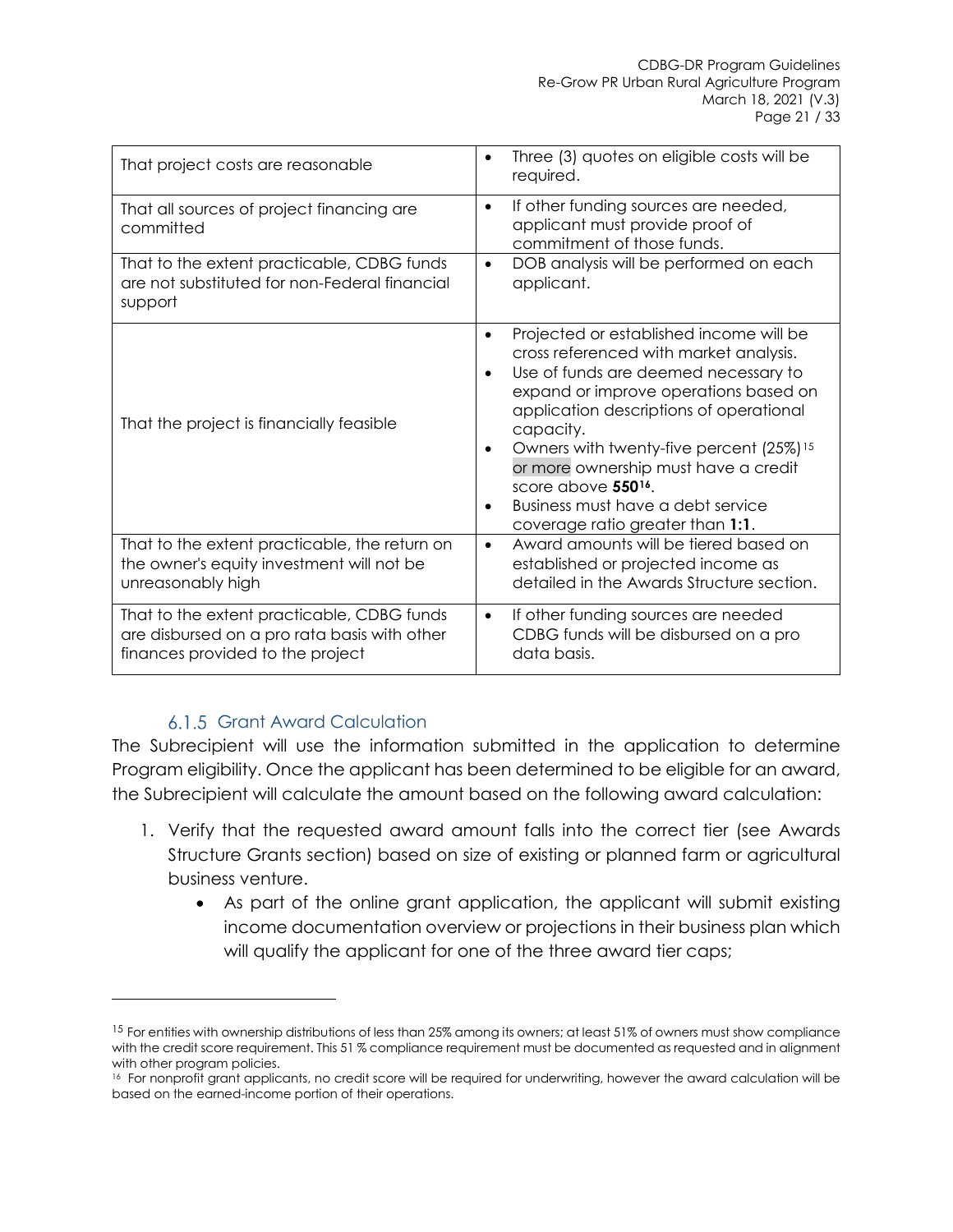- The applicant will also complete an eligible cost sheet that cannot exceed the cap within the tier they are eligible for;
- Applicants can apply for any award amount up to the cap of the established tier; and
- The total from the cost sheet is the total amount of the grant application (cannot exceed tier cap).
- 2. Identify all other sources of disaster related funding received by applicant(s).
	- Determine how much of this funding is for the same purpose and will be counted against award (DOB).
- 3. Calculate maximum eligible award (total#1 minus total#2 above).

# <span id="page-21-0"></span>**6.2 Closeout**

Upon completion of all exhaustion of Recovery Grant funds, the Program applications shall be closed. The closeout of a grant is a process in which PRSTRT and PRDOH determines that all applicable administrative and Program requirements of the applicable Grant Agreement between PRSTRT and the awarded applicant have been completed. PRSTRT determines that all of the funds are expended and the activities are completed, or if the awarded applicant requests initiation of the closeout process, PRSTRT will proceed with the grant closeout procedures. In general, a grant is ready for closeout when the following conditions are met:

- All activities are eligible, have been completed and met a national objective,
- All grant funds are expended in full and documented according to program requirements,
- All reporting requirements have been completed and submitted,
- All monitoring or audit issues are resolved

By signing the Grant Agreement, the awarded applicant agrees to the general and special conditions of the contract and to cooperate with any reviews, including making available records requested by PRSTRT, PRDOH or any other duly authorized representatives.

Outreach will be made to the awarded applicant, or any other party involved in the event that any additional information is necessary to close-out the case. Once all levels of quality control review are passed, the awarded applicant will receive a Program Final Notice and their individual case will be placed in a closeout complete status.

# <span id="page-21-1"></span>**7 Duplication of Benefits (DOB)**

The Robert T. Stafford Disaster Relief and Emergency Assistance Act (Stafford Act), as amended, 42 U.S.C. § 5121 *et seq*., prohibits any person, business concern, or other entity from receiving Federal funds for any part of such loss as to which they have received financial assistance under any other program, from private insurance, charitable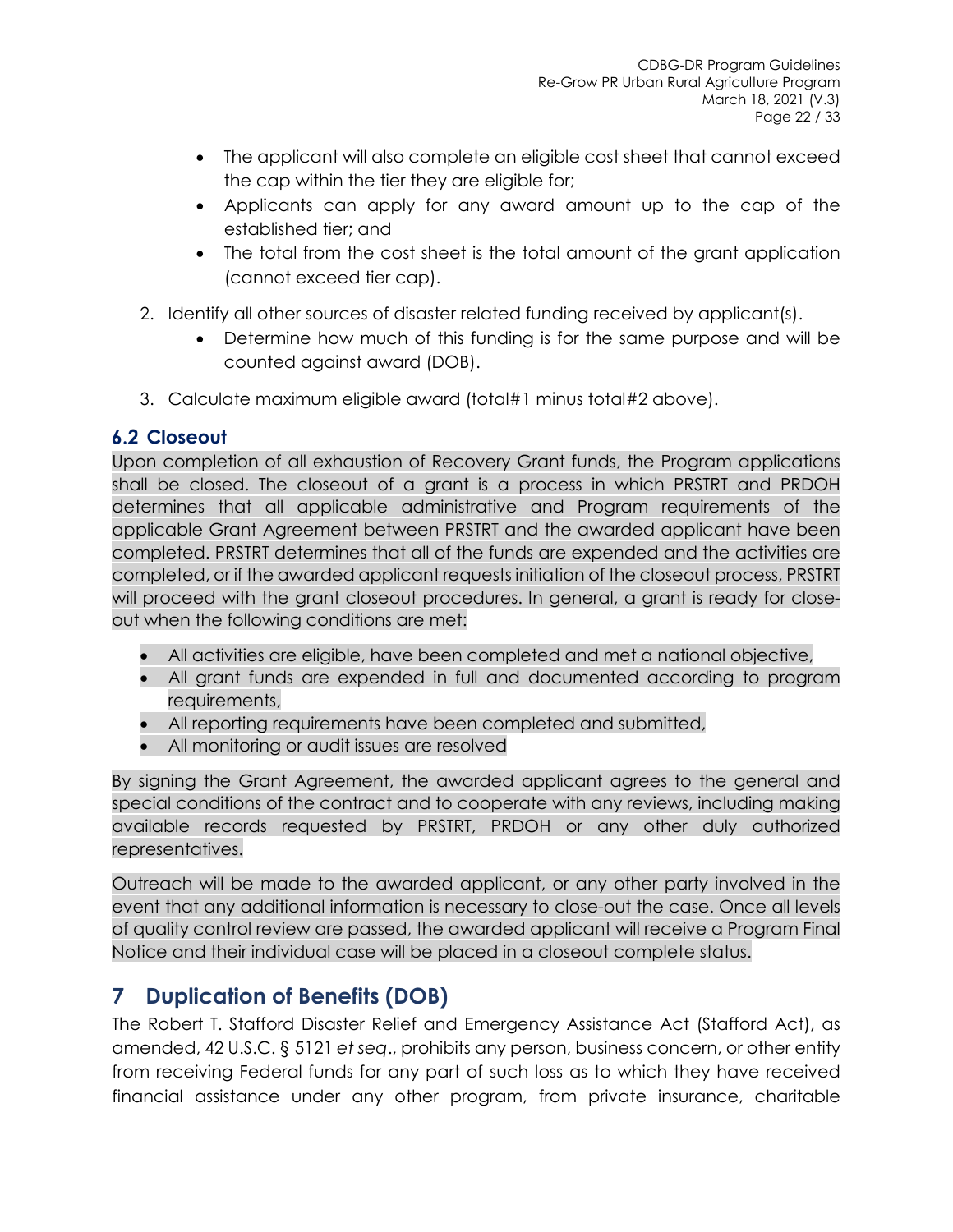assistance, or any other source. As such, PRDOH must consider disaster recovery aid received by Program Applicants from any other federal, state, local or other source and determine if any assistance is duplicative. Any assistance determined to be duplicative must be deducted from the Program's calculation of the Applicant's total need prior to awarding assistance.

The DOB analysis will look into assistance received through a program that was for the same purpose. The potential duplicative assistance listed below will be evaluated further to determine any that was for the same purpose. Not all program assistance through these programs will be duplicative and the analysis will aid in making that determination.

Assistance that could be duplicative for Re-Grow may include but is not limited to:

- USDA programs through the Farm Service Agency, Natural Resource Conservation Service, Forest Service, Rural Development, rural Business Cooperative Service etc. such as:
	- o Conservation Reserve Program (**CRP**);
	- o Emergency Conservation Program (**ECP**);
	- o Noninsured Crop Disaster Assistance Program (**NAP**);
	- o Transportation Cost Payment Program;
	- o Conservation Innovation Grants (**CIG**);
	- o Environmental Quality Incentives Program (**EQIP**);
	- o Emergency Watershed Protection Program (**EWP**); and
	- o Conservation Stewardship Program (**CSP**).
- Small Business Administration (**SBA**) grant or loan program assistance;
- Federal Emergency Management Agency (**FEMA**);
- National Flood Insurance Program (**NFIP**);
- Nonprofit or Charitable Funding (Red Cross, United Way, local church, etc.);
- Homeowners or private flood insurance;
- Private foundations: and
- Puerto Rican Government.

# <span id="page-22-0"></span>**8 Environmental Review**

An environmental review is the process of reviewing a project and its potential environmental impacts to determine whether it meets federal, state, and local environmental standards. Every project undertaken with federal funds, and all activities associated with such project, are subject to the provisions of the National Environmental Policy Act of 1969 (**NEPA**), 42 U.S.C. §4231 *et seq*., as well as to the HUD environmental review regulations at 24 C.F.R. § 58 on Environmental Review Procedures for Entities Assuming HUD Environmental Responsibilities. Therefore, an environmental review process is required for all awards to be issued under the Program to ensure that the proposed activities do not negatively impact the surrounding environment and that the property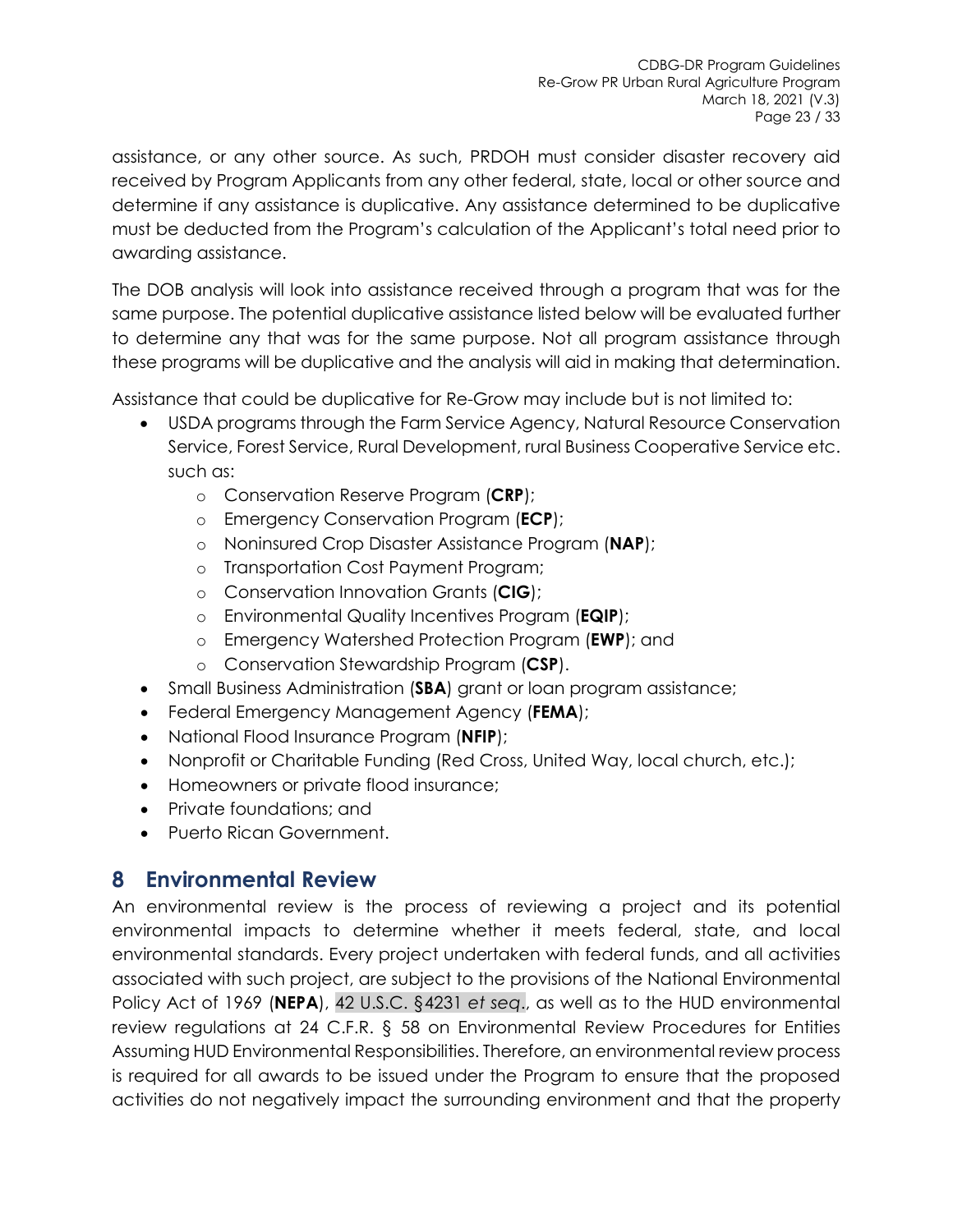itself will not have an adverse environmental or health effect on end users. Specifically, 24 C.F.R. § 58.22 prohibits the commitment or spending of federal or non-federal funds on any activity that could have an adverse environmental impact or limit the choice of reasonable alternatives prior to completion of an environmental review. Environmental clearance must be obtained for each project prior to the commitment of federal or nonfederal funds. A violation of this requirement may jeopardize federal funding for the Program and disallow all costs that were incurred before completion of the environmental review.

All Program awards must have documentation that they comply with NEPA and other environmental requirements. Therefore, all projects shall have an Environmental Review Record (**ERR**), as required by NEPA and related laws. The ERR for the projects shall set forth: (a) the existence of negative impacts on a site; (b) the means to mitigate negative impacts; (c) alternatives to the project (if needed); and (d) the rejection of the proposed activities if all other options fail and it becomes the most prudent action to take.

## <span id="page-23-0"></span>**Environmental Level of Review**

To conduct the appropriate level of environmental review, the Re-Grow Program will determine the environmental classification of the project. The term "project" may be defined as an activity or group of activities geographically, functionally, or integrally related, regardless of funding source, to be undertaken by the Program in whole or in part to accomplish a specific objective. There are two major classifications of environmental review for projects in the Re-Grow Program:

- Exempt Activities [24 C.F.R. § 58.34(a)(10)]: Those activities which are highly unlikely to have any direct impact on the environment.
- Categorically Excluded Activities (24 C.F.R. § 58.35): Those activities that may have an impact to the environment, but not to the extent that an Environmental Assessment under NEPA or Environmental Impact Statement is required. There are two types of Categorically Excluded Activities, as follows:
	- Categorically Excluded Not Subject to 24 C.F.R. § 58.5: Includes those activities included under 24 C.F.R. § 58.35 (b) and require environmental checks for the items listed at 24 C.F.R. § 58.6. For activities under this classification, no public notice or request for release of funds is required to use grant funds.
	- Categorically Excluded Subject to 24 C.F.R. § 58.5: Refers to those activities included under 24 C.F.R. § 58.35 (a) and require environmental checks for the items listed at 24 C.F.R. § 58.5 and 24 C.F.R. § 58.6. If any environmental items are identified as potentially impacting (such as floodplains), a Request for Release of Funds (including publication of Notice of Intent) is required.

The level of environmental review for the Re-Grow Program will be determined on a case by case basis, considering the particularities of each project presented by the Applicants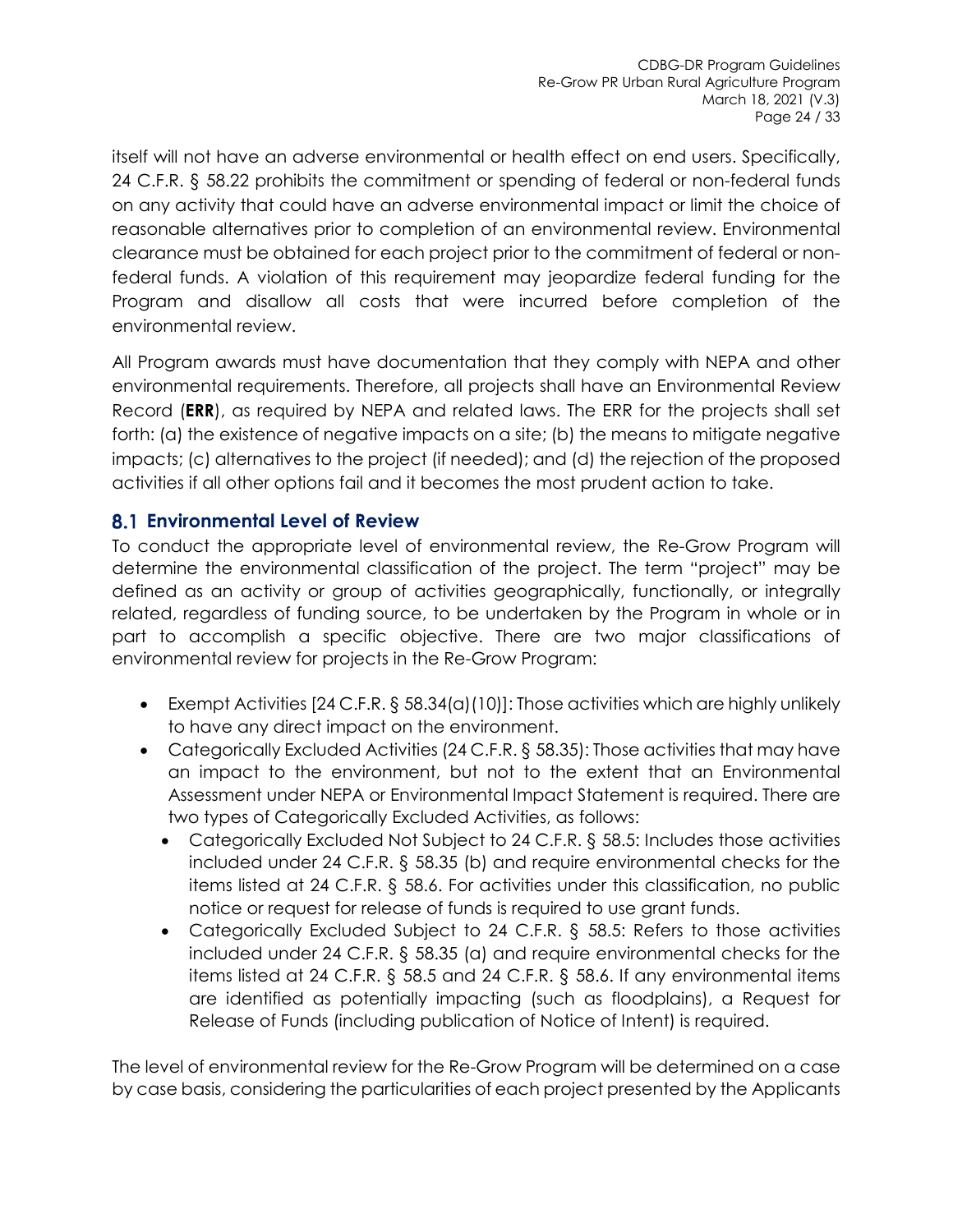and how they conform to the requirements of exempt and categorically excluded activities as listed above. This will include considerations whether or what type of activities are included, if any, among other factors. Environmental clearance must be obtained for each project prior to the commitment of federal or non-federal funds.

# <span id="page-24-0"></span>**9 Monitoring**

HUD requires PRDOH, as the Grantee, to monitor progress of all Subrecipients and Partners to ensure compliance with applicable Federal Requirements and to determine if performance expectations are being achieved. Monitoring is not limited to a one-time event but is rather an ongoing process that assesses the quality of CDBG-DR funded program performance over the life of the Subrecipient Agreement and involves continuous communication and evaluation. To meet this requirement, Subrecipients will provide PRDOH a Monthly Progress Report on the implementation of the Program on a monthly basis.

Subrecipients will report to PRDOH as stipulated in each CDBG-DR Agreement. All information reported will be available, as part of PRDOH's Quarterly Performance Reports (**QPRs**) in English and Spanish on the CDBG-DR website at [https://www.cdbg](https://www.cdbg-dr.pr.gov/en/reports/)[dr.pr.gov/en/reports/](https://www.cdbg-dr.pr.gov/en/reports/) and [https://www.cdbg-dr.pr.gov/reportes/.](https://www.cdbg-dr.pr.gov/reportes/)

# <span id="page-24-1"></span>**10 Program-Based Reconsideration and/or Administrative Review**

Applicants of the Program may contest any determinations or denials based on Program policy. However, an Applicant may not challenge a federal statutory requirement. Applicants have the right to request a Program-based Reconsideration with the Program or request an Administrative Review directly with PRDOH, as stated below. If the Applicant fails to contest a determination within the time allotted, the inaction will be deemed as an acceptance of the determination.

#### <span id="page-24-2"></span> $10.1$ **Program-based Reconsideration Request**

Applicants who wish to contest a Program determination may file a Program-based Reconsideration Request directly with the Program by submitting a written Request, via electronic or postal mail, within **twenty (20) calendar days** from the date a copy of the notice was filed in the record of the agency. Provided, that if the date on which the copy of the notice is filed in the records of the agency differs from the mailing date (postal or electronic) of said notice, the aforementioned **twenty (20) calendar day-term** shall be calculated from the mailing date (postal or electronic). Notices distributed via electronic communication shall be considered valid. In the event a notification is sent via postal and electronic mail, the notification date will be the one sent beforehand. Program notices will include the electronic and postal information where these will be received, as these may vary.

Applicants who file a Program-based Reconsideration Request are encouraged to provide individual facts or circumstances, as well as supporting documents to justify their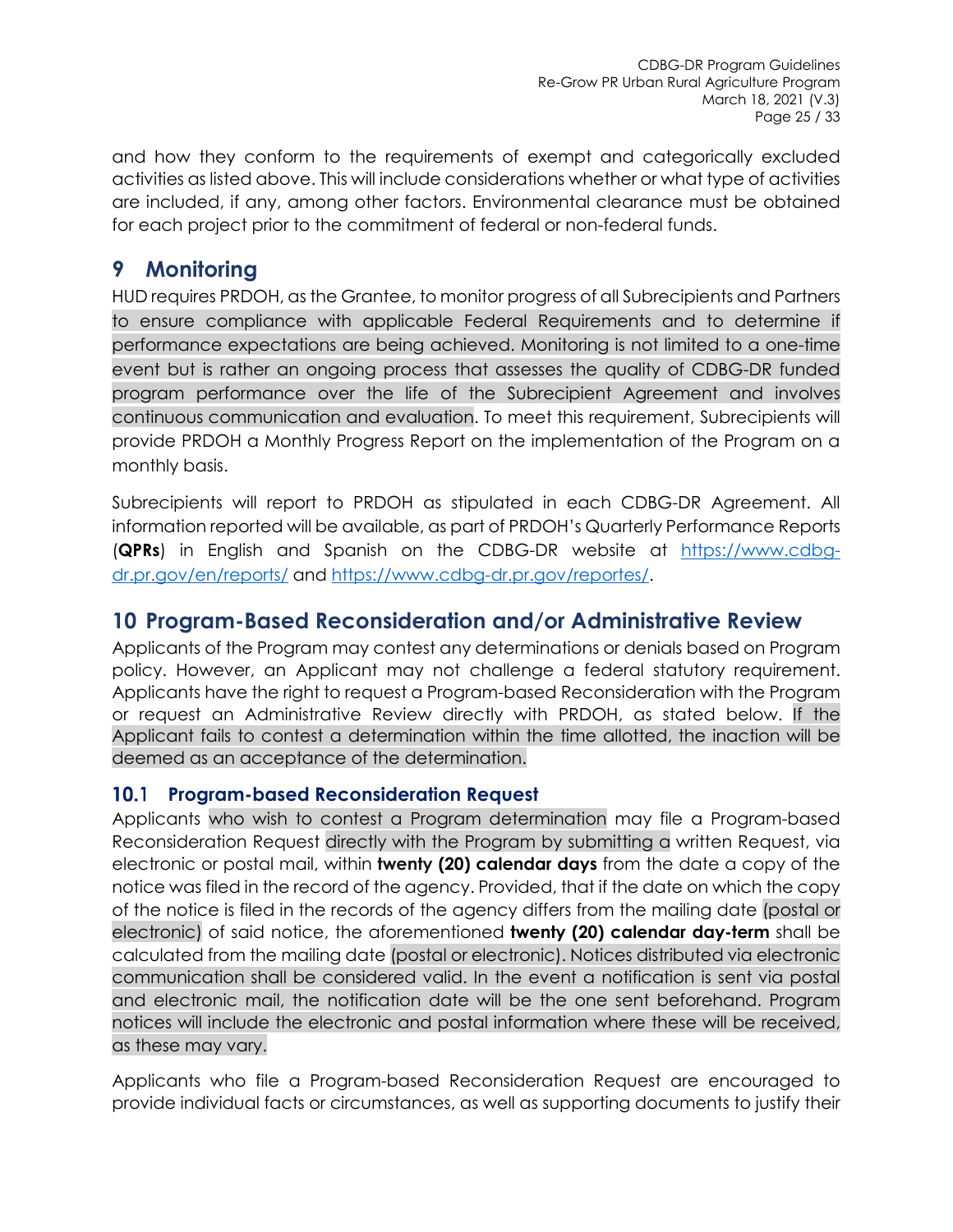petition. In the Reconsideration Request process, the Program will only review facts and information already included in an Applicant's file, unless the Applicant submits new documentation. The Program has the discretion to accept or reject new documentation based upon its relevance to the Program-based Reconsideration Request.

The Program will review and address the Reconsideration Request within **fifteen (15) calendar days** of its receipt. Applicants will be notified of the reconsideration determination via a Reconsideration Request Approved or a Reconsideration Request Denied notification.

Filing a Program-based Reconsideration Request does not substitute, negate, or preclude any legal right that an Applicant has to challenge a determination made by the Program. Therefore, Applicants who believe the initial determination of the Program to be erroneous, may submit, at their discretion, either a Program-based Reconsideration Request or a petition for review of the decision made by the Program by filing an Administrative Review Request at the PRDOH in accordance with Regulation Number 4953, of August 19, 1993, which regulates the Formal Adjudication Process for the PRDOH and its Adjunct Agencies (Regulation 4953)<sup>17</sup>.

#### <span id="page-25-0"></span>**10.2Administrative Review Request**

 $\overline{a}$ 

If an Applicant disagrees with a Program determination, or with the Reconsideration Request Denial determination, said party may file directly to PRDOH, as grantee, an Administrative Review Request in accordance with the aforementioned Regulation 4953. The Applicant must submit such request, in writing, within **twenty (20) calendar days** from the date a copy of the Program determination or a Reconsideration Request Denial determination notice was filed in the record of the agency. Provided, that if the date on which the copy of the notice is filed in the records of the agency differs from the mailing date (postal or electronic), the aforementioned **twenty (20) calendar day-term** shall be calculated from the mailing date (postal or electronic). Notices distributed via electronic communication shall be considered valid. In the event a notification is sent via postal and electronic mail, the notification date will be one sent beforehand. Submit request via e-mail to: [LegalCDBG@vivienda.pr.gov;](mailto:LegalCDBG@vivienda.pr.gov) via postal mail to: CDBG-DR Legal Division, P.O. Box 21365, San Juan, PR 00928-1365; or in person at PRDOH's Headquarters at: CDBG-DR Legal Division, 606 Barbosa Avenue, Juan C. Cordero Davila Building, Río Piedras, P.R. 00918.

If the Applicant disagrees with any **final** written determination on an Administrative Review Request notified by PRDOH after completing the Administrative Adjudicative Procedure, said party may file a Judicial Review petition before the Court of Appeals of Puerto Rico within **thirty (30) days** after a copy of the notice has been filed. See Act No.

<span id="page-25-1"></span><sup>17</sup> For more details, you can access Regulation 4953 (in Spanish) at: [https://www.vivienda.pr.gov/wp](https://www.vivienda.pr.gov/wp-content/uploads/2015/09/4953-Reglamenta-los-procedimientos-de-adjudicacion-formal..pdf)[content/uploads/2015/09/4953-Reglamenta-los-procedimientos-de-adjudicacion-formal..pdf](https://www.vivienda.pr.gov/wp-content/uploads/2015/09/4953-Reglamenta-los-procedimientos-de-adjudicacion-formal..pdf)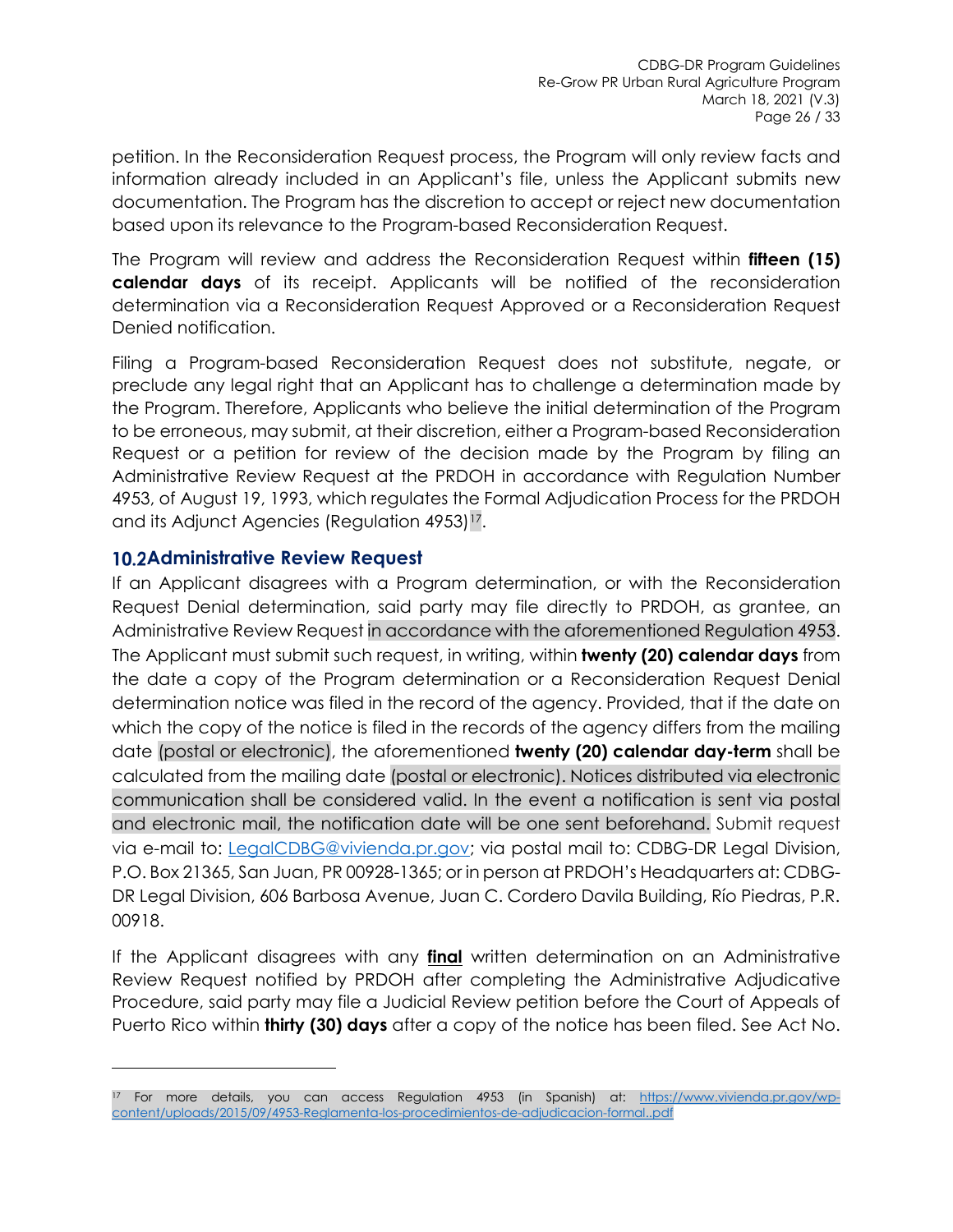201-2003, as amended, known as the Judiciary Act of the Commonwealth of Puerto Rico of 2003, 4 LPRA § 24 *et seq.*, and section 4.2 of Act 38-2017, as amended, known as the Uniform Administrative Procedures Act of the Government of Puerto Rico, 3 LPRA § 9672.

# <span id="page-26-0"></span>**General Provisions**

# <span id="page-26-1"></span>**Program Guidelines Scope**

This document sets fort the policy governing the Program. These program guidelines are intended to aid and provide program activity guidance in Program implementation and closeout and should not be construed as exhaustive instructions. All Program activities must comply with the policies herby stated. In addition, all Program staff must adhere to established program procedures and all federal and state laws and regulations in effect, as applicable, in the execution of Program activities.

However, PRDOH reserves the faculty to authorize, in its sole discretion, the granting of Program benefits to any Applicant, only when exceptional circumstances, not contemplated in these guidelines, justify it. Such faculty will be exercised on a case by case basis in compliance with local, state and federal requirements. PRDOH is in no way obligated to grant the Program benefits in said cases.

## <span id="page-26-2"></span>**Program Guidelines Amendments**

PRDOH reserves the right to modify the policies established in these guidelines if the program guidelines, as written, do not reflect the intended policy or cause procedures to be impracticable, among any other circumstances. If an amended version of these guidelines is approved, the amended version fully supersedes all other previous versions and should be used as the basis for the evaluation of all situations encountered in the implementation and/or continuance of the Program from the date of its issuance, that is, the date that appears on the cover of these guidelines. Each version of the program guidelines will contain a detailed version control log that outlines any substantive amendment, inclusions and/or changes.

#### <span id="page-26-3"></span>**Disaster Impacted Areas**

As described in the initial Action Plan, and its amendments, the Government of Puerto Rico will use CDBG-DR funds solely for necessary expenses related to disaster relief, longterm recovery, restoration of housing, infrastructure, and economic revitalization in the impacted and distressed areas in Puerto Rico as identified in disaster declaration numbers DR-4336 and 4339. Through the Federal Register Vol. 83, No. 157 (August 14, 2018), 83 FR 40314, HUD identified that, for Puerto Rico, all components of the Island are considered "most impacted and distressed" areas. Therefore, these guidelines apply to all 78 municipalities of Puerto Rico.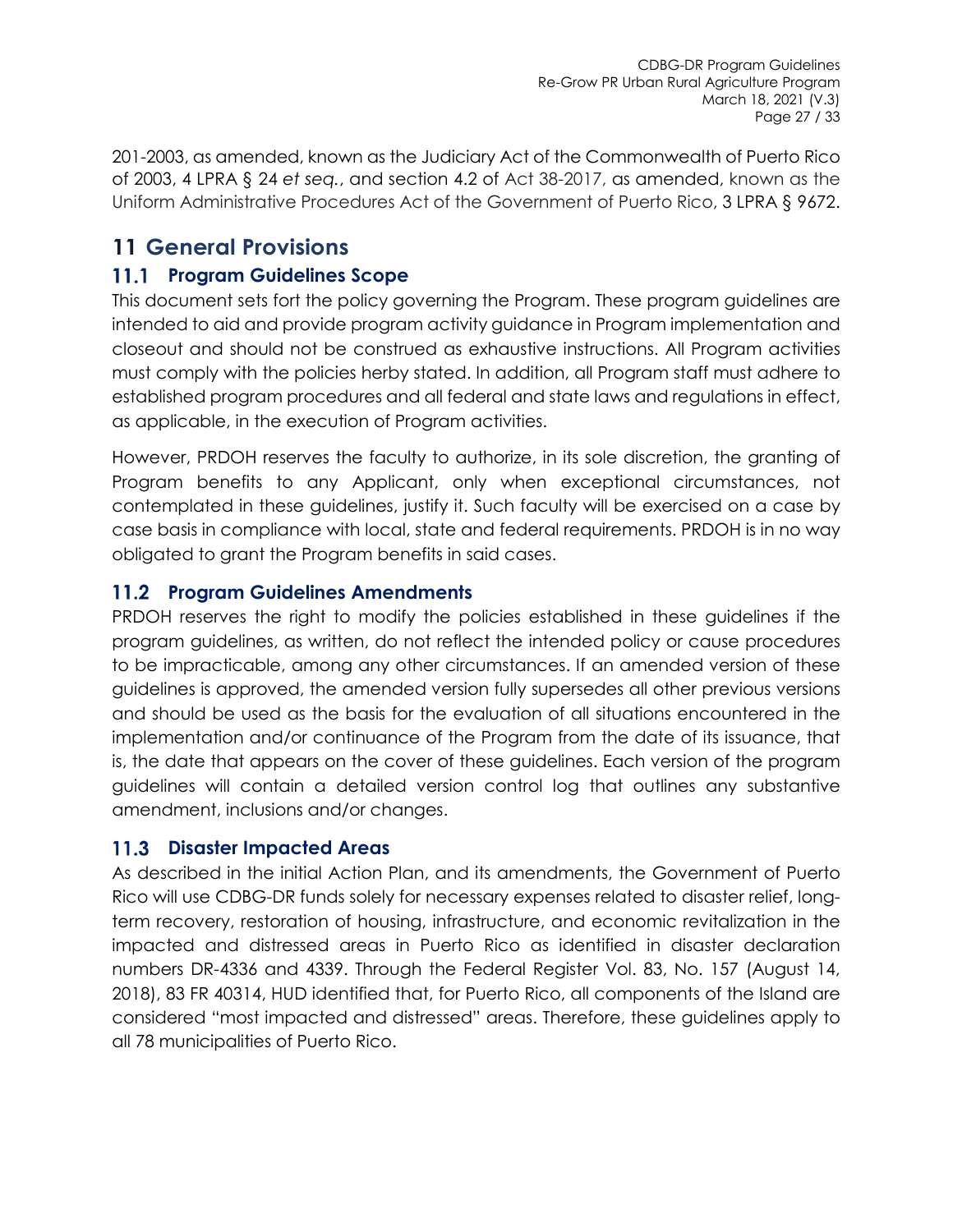## <span id="page-27-0"></span>**Extension of Deadlines**

The Program could extend deadlines on a case-by-case basis. The Program may decline to extend a deadline if such extension will jeopardize the Program's completion schedule or the schedule of an individual construction project. The aforementioned strictly applies to program deadlines or established program terms. Under no circumstance(s) does the faculty to extend deadlines apply to the established terms of time in any applicable federal or state law or regulation, or to the terms of times established in these guidelines to request a Program-based Reconsideration, administrative review and/or judicial review.

## <span id="page-27-1"></span>**Established Periods of Time**

Unless otherwise specified, all established periods of time addressed in this and all CDBG-DR Program Guidelines will be considered calendar days. On this matter, PRDOH, as grantee, will follow Rule 68.1 of the Rules of Civil Procedure of Puerto Rico, 32 LPRA Ap. V, R. 68.1.

## <span id="page-27-2"></span>**Written Notifications**

All determinations made by the Program will be notified in writing. If an applicant believes that any determination was made without being written, the applicant may request that such decision be made in writing and duly substantiated.

#### <span id="page-27-3"></span>**Conflict of Interest**

As stated in the Federal Register Vol. 83, No. 28 (February 9, 2018), 83 FR 5844, Federal regulations require that State grantees, in the direct Grant administration and means of carrying out eligible activities, be responsible with program administrative requirements, including those established in 24 C.F.R. §570.489(h) related to conflicts of interest.

Several federal and state conflict of interest laws can govern CDBG-DR assisted activities. Therefore, PRDOH has enacted the Conflict of Interest Policy and Standards of Conduct Policy (**COI Policy**) in conformity with the following applicable federal and state regulations:

- 1. HUD conflict of interest regulations, 24 C.F.R. §570.611 and 24 C.F.R. §85.36;
- 2. The Uniform Administrative Requirements, Cost Principles, and Audit Requirements for Federal Awards, 2 C.F.R. Part 200 at § 200.112 and §200.318 (c)(1);
- 3. Puerto Rico Department of Housing Organic Act, Act 97 of June 10, 1972, as amended, 3 L.P.R.A. § 441 *et seq.*;
- 4. The Anti-Corruption Code for the New Puerto Rico, Act No. 2-2018, as amended; 3 LPRA § 1881 *et seq*.; and
- 5. The Puerto Rico Government Ethics Office Organic Act, Act 1-2012, as amended. 3 LPRA § 1854 *et seq*.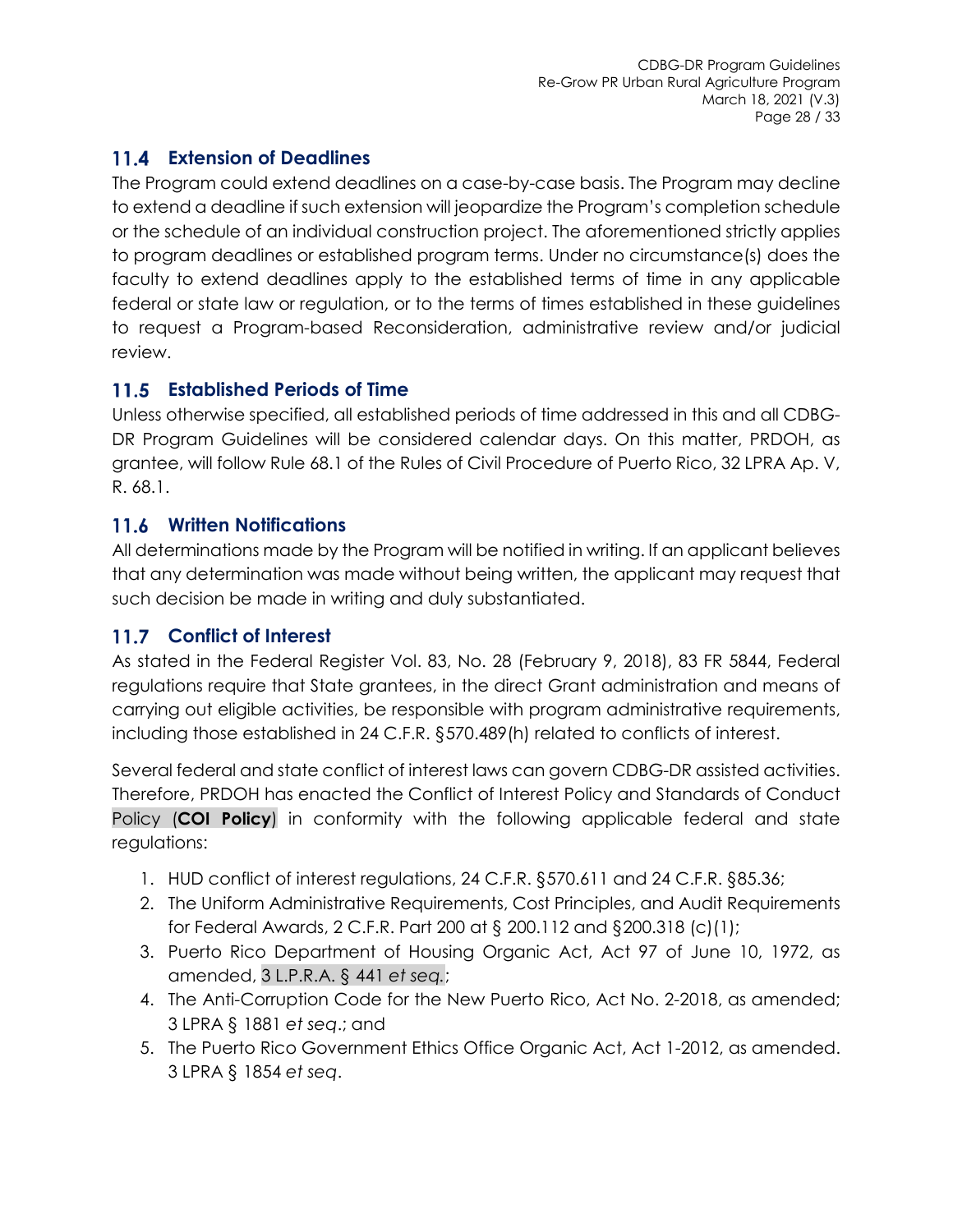The COI Policy outlines PRDOH's responsibility, in its role as grantee, to identify, evaluate, disclose and manage apparent, potential or actual conflicts of interest related to CDBG-DR funded projects, activities and/or operations. Said Policy is intended to serve as guidance for the identification of apparent, potential or actual conflicts of interest in all CDBG-DR assisted activities and/or operations. In accordance with 24 C.F.R. § 570.489, the COI Policy also includes standards of conduct governing employees engaged in the award or administration of contracts.

As defined in the COI Policy, a conflict of interest is a situation in which any person who is a public servant, employee, agent, consultant, officer, or elected official or appointed official of the PRDOH, or of any designated public agencies, or of Subrecipients that are receiving funds under the CDBG-DR Program may obtain a financial or personal interest or benefit that is or could be reasonably incompatible with the public interest, either for themselves, or with those whom they have business, or an organization which employs or is about to employ any of the parties indicated herein, or a member of their family unit during their tenure or for **two (2) years** after.

Such conflicts of interests will not be tolerated by PRDOH. PRDOH, Program officials, their employees, agents and/or designees are subject to state ethic laws and regulations, including, but not limited to the Puerto Rico Government Ethics Act of 2011, Act 1-2012, as amended, in regard to their conduct in the administration, granting of awards and program activities.

According to the aforementioned Act, no public servant shall intervene, either directly or indirectly, in any matter in which they have a conflict of interests that may result in their benefit. No public servant shall intervene, directly or indirectly, in any matter in which any member of their family unit, relative, partner or housemate has a conflict of interest that may result in benefit for any of the abovementioned. In the case that any of the abovementioned relationships has ended during the two (2) years preceding the appointment of the public servant, they shall not intervene, either directly or indirectly, in any matter related to them until **two (2) years** have elapsed after their appointment. This prohibition shall remain in effect insofar the beneficial ties with the public servant exist. Once the beneficial ties end, the public servant shall not intervene, either directly or indirectly, in such matter until **two (2) years** have elapsed.

The above conflict of interest statement does not necessarily preclude PRDOH Program officials, their employees, agents and/or designees from receiving assistance from the Program. On a case by case basis, PRDOH Program officials, their employees, agents and/or designees may still be eligible to apply and to receive assistance from the Program if the applicant meets all Program eligibility criteria as stated in this guideline. PRDOH Program officials, their employees, agents and/or designees should disclose their relationship with PRDOH at the time of their application.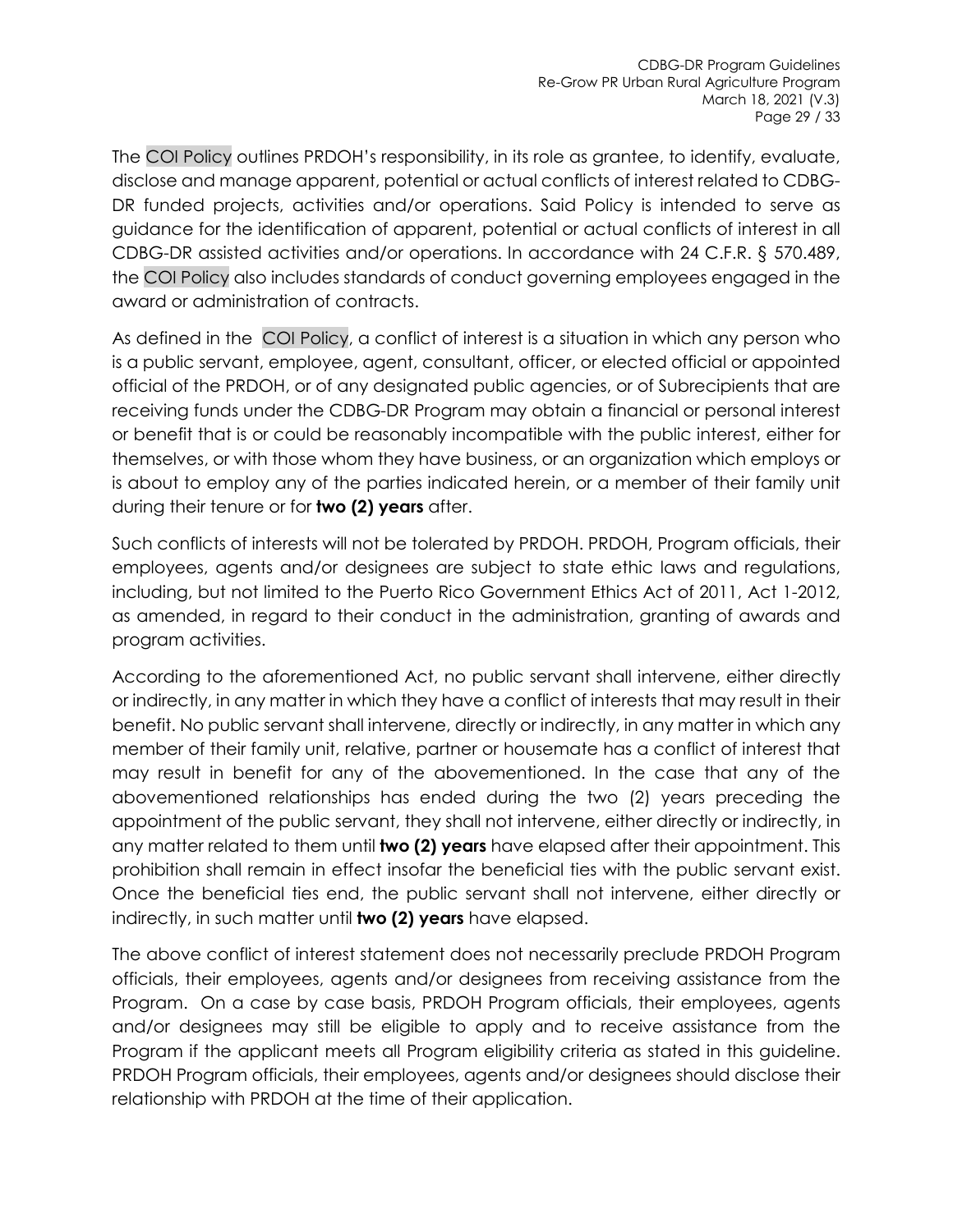The COI Policy, and all CDBGDR-Program policies, are available at [https://cdbg](https://cdbg-dr.pr.gov/en/resources/policies/)[dr.pr.gov/en/resources/policies/](https://cdbg-dr.pr.gov/en/resources/policies/) (English) and<https://cdbg-dr.pr.gov/recursos/politicas/> (Spanish). The COI Policy may be directly accessed at [https://www.cdbg](https://www.cdbg-dr.pr.gov/en/download/conflict-of-interest-and-standards-of-conduct-policy/)[dr.pr.gov/en/download/conflict-of-interest-and-standards-of-conduct-policy/](https://www.cdbg-dr.pr.gov/en/download/conflict-of-interest-and-standards-of-conduct-policy/) (English) and [https://www.cdbg-dr.pr.gov/download/politica-de-conflictos-de-interes-y](https://www.cdbg-dr.pr.gov/download/politica-de-conflictos-de-interes-y-estandares-de-conducta/)[estandares-de-conducta/](https://www.cdbg-dr.pr.gov/download/politica-de-conflictos-de-interes-y-estandares-de-conducta/) (Spanish).

# <span id="page-29-0"></span>**Citizen Participation**

Throughout the duration of the grant, all citizen comments on PRDOH's published Action Plan, any substantial amendments to the Action Plan, performance reports and/or other issues related to the general administration of CDBG-DR funds, including all programs funded by this grant, are welcomed.

Citizen comments may be submitted through any of the following means:

- **Via phone:** 1-833-234-CDBG or 1-833-234-2324 (TTY: 787-522-5950) Attention hours Monday through Friday from 8:00am-5:00pm
- **Via email at**: [infoCDBG@vivienda.pr.gov](mailto:infoCDBG@vivienda.pr.gov)
- **Online at**: [www.cdbg-dr.pr.gov,](http://www.cdbg-dr.pr.gov/) via the Contact Form available in the "Citizen Participation" – Contact Section of the website
- **In writing at**: Puerto Rico CDBG-DR Program P.O. Box 21365 San Juan, PR 00928-1365

The Citizen Participation Plan and all CDBG-DR Program policies, are available at <https://www.cdbg-dr.pr.gov/en/resources/policies/> (English) and [https://www.cdbg](https://www.cdbg-dr.pr.gov/recursos/politicas/)[dr.pr.gov/recursos/politicas/](https://www.cdbg-dr.pr.gov/recursos/politicas/) (Spanish). The Citizen Participation Plan may be directly accessed at <https://www.cdbg-dr.pr.gov/en/citizen-participation/> (English) and <https://www.cdbg-dr.pr.gov/participacion-ciudadana/> (Spanish).

# <span id="page-29-1"></span>**Citizen Complaints**

As part of addressing Puerto Rico's long-term recovery needs, citizen complaints on any issues related to the general administration of CDBG-DR funds are welcome throughout the duration of the grant. It is PRDOH's responsibility, as grantee, to ensure that all complaints are dealt with promptly and consistently and at a minimum, to provide a timely, substantive written response to every **written** complaint within **fifteen (15) business days**, where practicable, as a CDBG grant recipient. See 24 C.F.R. § 570.486(a)(7).

Citizens who wish to submit formal complaints related to CDBG-DR funded activities may do so through any of the following means: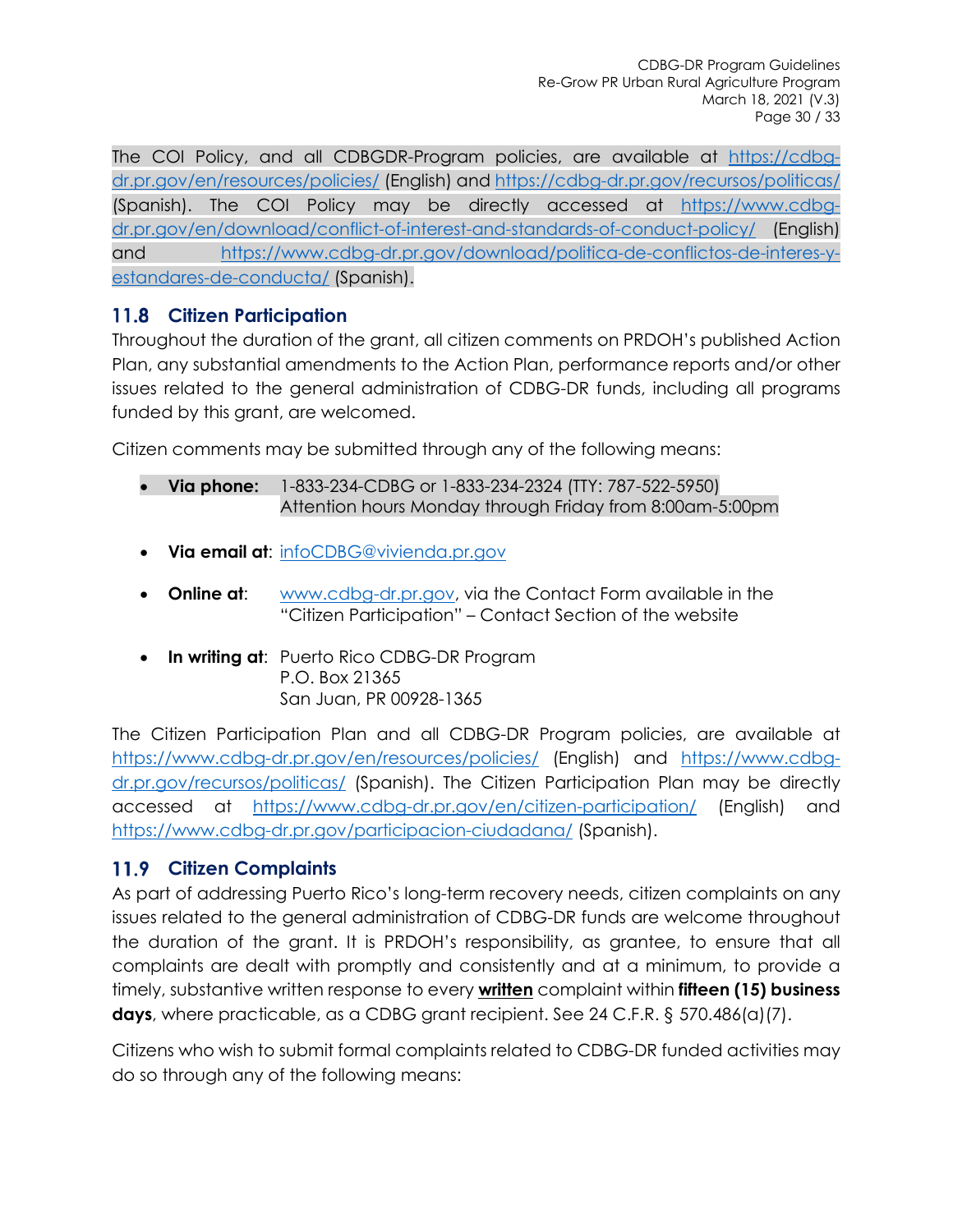- **Via email at:** [LegalCDBG@vivienda.pr.gov](mailto:LegalCDBG@vivienda.pr.gov)
- **Online at:** <https://cdbg-dr.pr.gov/en/complaints/>(English) <https://cdbg-dr.pr.gov/quejas/>(Spanish)
- **In writing at:** Puerto Rico CDBG-DR Program/CDBG-MIT Program Attn: CDBG-DR/MIT Legal Division P.O. Box 21365 San Juan, PR 00928-1365

Although formal complaints are required to be submitted in writing, complaints may also be received verbally and by other means necessary, as applicable, when PRDOH determines that the citizen's particular circumstances do not allow the complainant to submit a written complaint. However, in these instances, PRDOH shall convert these complaints into written form. These alternate methods include, but are not limited to:

- Via telephone\*: 1-833-234-CDBG or 1-833-234-2324 (TTY: 787-522-5950)
- In-person at\*: PRDOH Headquarters Office or Program-Specific Intake **Centers**

\*Attention hours: Monday – Friday from 8:00 a.m. to 5:00 p.m.[18](#page-30-1)

The Citizen Complaints Policy and all CDBG-DR Program policies are posted at <https://www.cdbg-dr.pr.gov/en/resources/policies/general-policies/> (English) and <https://www.cdbg-dr.pr.gov/recursos/politicas/politicas-generales/> (Spanish). The Citizen Complaints Policy may be directly accessed at [https://www.cdbg](https://www.cdbg-dr.pr.gov/en/download/citizen-complaints-policy/)[dr.pr.gov/en/download/citizen-complaints-policy/](https://www.cdbg-dr.pr.gov/en/download/citizen-complaints-policy/) (English) and [https://www.cdbg](https://www.cdbg-dr.pr.gov/download/politica-sobre-presentacion-de-quejas/)[dr.pr.gov/download/politica-sobre-presentacion-de-quejas/](https://www.cdbg-dr.pr.gov/download/politica-sobre-presentacion-de-quejas/) (Spanish).

# <span id="page-30-0"></span>**Anti-Fraud, Waste, Abuse or Mismanagement**

 $\overline{a}$ 

PRDOH, as grantee, is committed to the responsible management of CDBG-DR funds by being a good advocate of the resources while maintaining a comprehensive policy for preventing, detecting, reporting and rectifying fraud, waste, abuse, or mismanagement.

Pursuant to 83 FR 40314, PRDOH implements adequate measures to detect and prevent fraud, waste, abuse, or mismanagement in all programs administered with CDBG-DR funds as well as encourages any individual who is aware or suspects any kind of conduct or activity that may be considered an act of fraud, waste, abuse, or mismanagement, regarding the CDBG-DR Program, to report such acts to the CDBG-DR Internal Audit Office, directly to the Office of Inspector General (**OIG**) at HUD, or any local or federal law enforcement agency.

<span id="page-30-1"></span><sup>18</sup> Hours may vary due to COVID-19. PRDOH recommends calling ahead prior to arrival to corroborate.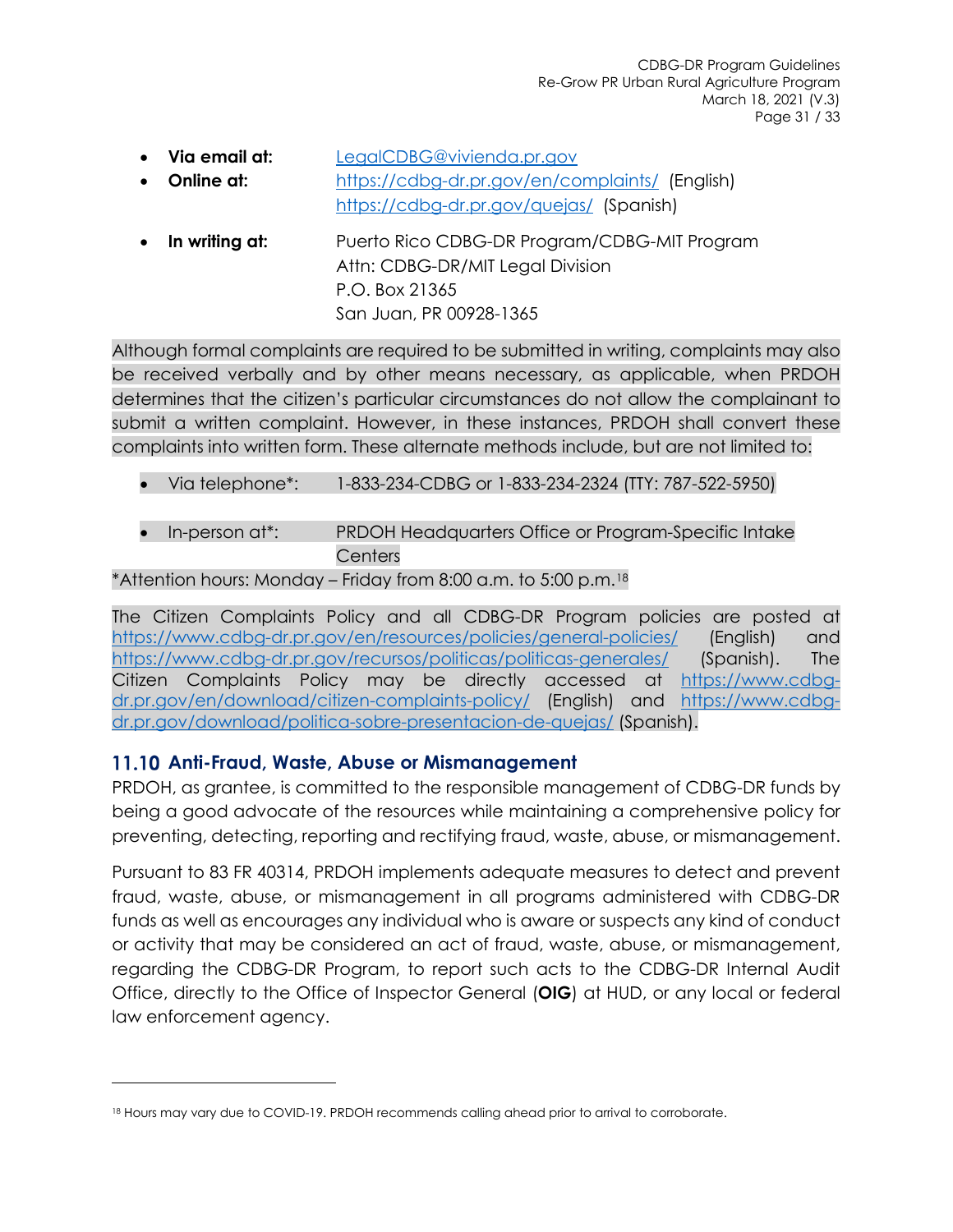The Anti-Fraud, Waste, Abuse, or Mismanagement Policy (**AFWAM Policy**) is established to prevent, detect and report any acts, or suspected acts, of fraud, waste, abuse, or mismanagement of CDBG-DR funds. This Policy applies to any allegations or irregularities, either known or suspected, that could be considered acts of fraud, waste, abuse, or mismanagement, involving any citizen, previous, current or potential applicant, beneficiary, consultant, contractor, employee, partner, provider, subrecipient, supplier, and/or vendor under the CDGB-DR Program.

| REPORT FRAUD, WASTE, ABUSE, OR MISMANAGEMENT DIRECTLY WITH CDBG-DR |                                                                                                                                                                                                                  |
|--------------------------------------------------------------------|------------------------------------------------------------------------------------------------------------------------------------------------------------------------------------------------------------------|
| <b>CDBG-DR Hotline</b>                                             | 787-274-2135 (English/Spanish/TTY)                                                                                                                                                                               |
| Postal Mail                                                        | Puerto Rico Department of Housing<br><b>CDBG-DR Internal Audit Office</b><br>P.O. BOX 21355<br>San Juan, PR 00928-1355                                                                                           |
| Email                                                              | hotlineCDBG@vivienda.pr.gov                                                                                                                                                                                      |
| Online                                                             | www.cdbg-dr.pr.gov<br>https://cdbg-dr.pr.gov/app/cdbgdrpublic/Fraud                                                                                                                                              |
| In person                                                          | Request a meeting with the Deputy Audit Director of the<br>Internal Audit Office located at PRDOH's<br>CDBG-DR<br>Headquarters at 606 Barbosa Avenue, Building Juan C.<br>Cordero Davila, Río Piedras, PR 00918. |

| REPORT FRAUD, WASTE, ABUSE, OR MISMANAGEMENT DIRECTLY WITH HUD OIG |                                               |
|--------------------------------------------------------------------|-----------------------------------------------|
| <b>HUD OIG Hotline</b>                                             | 1-800-347-3735 (Toll-Free)                    |
|                                                                    | 787-766-5868 (Spanish)                        |
| Postal Mail                                                        | HUD Office of Inspector General (OIG) Hotline |
|                                                                    | 451 7th Street SW                             |
|                                                                    | Washington, D.C. 20410                        |
| Email                                                              | HOTLINE@hudoig.gov                            |
| Online                                                             | https://www.hudoig.gov/hotline                |

The AFWAM Policy, and all CDBG-DR Program policies, are available in English and Spanish on the PRDOH website at <https://www.cdbg-dr.pr.gov/en/resources/policies/> and [https://www.cdbg-dr.pr.gov/recursos/politicas/.](https://www.cdbg-dr.pr.gov/recursos/politicas/) The AFWAM Policy can be directly accessed at <https://www.cdbg-dr.pr.gov/en/download/afwam-policy/> (English) and <https://www.cdbg-dr.pr.gov/download/politica-afwam/> (Spanish).

#### <span id="page-31-0"></span>**Related Laws and Regulations**

These guidelines make reference as to how the provisions of certain laws apply to the Program. However, other related laws may exist which are not included in these